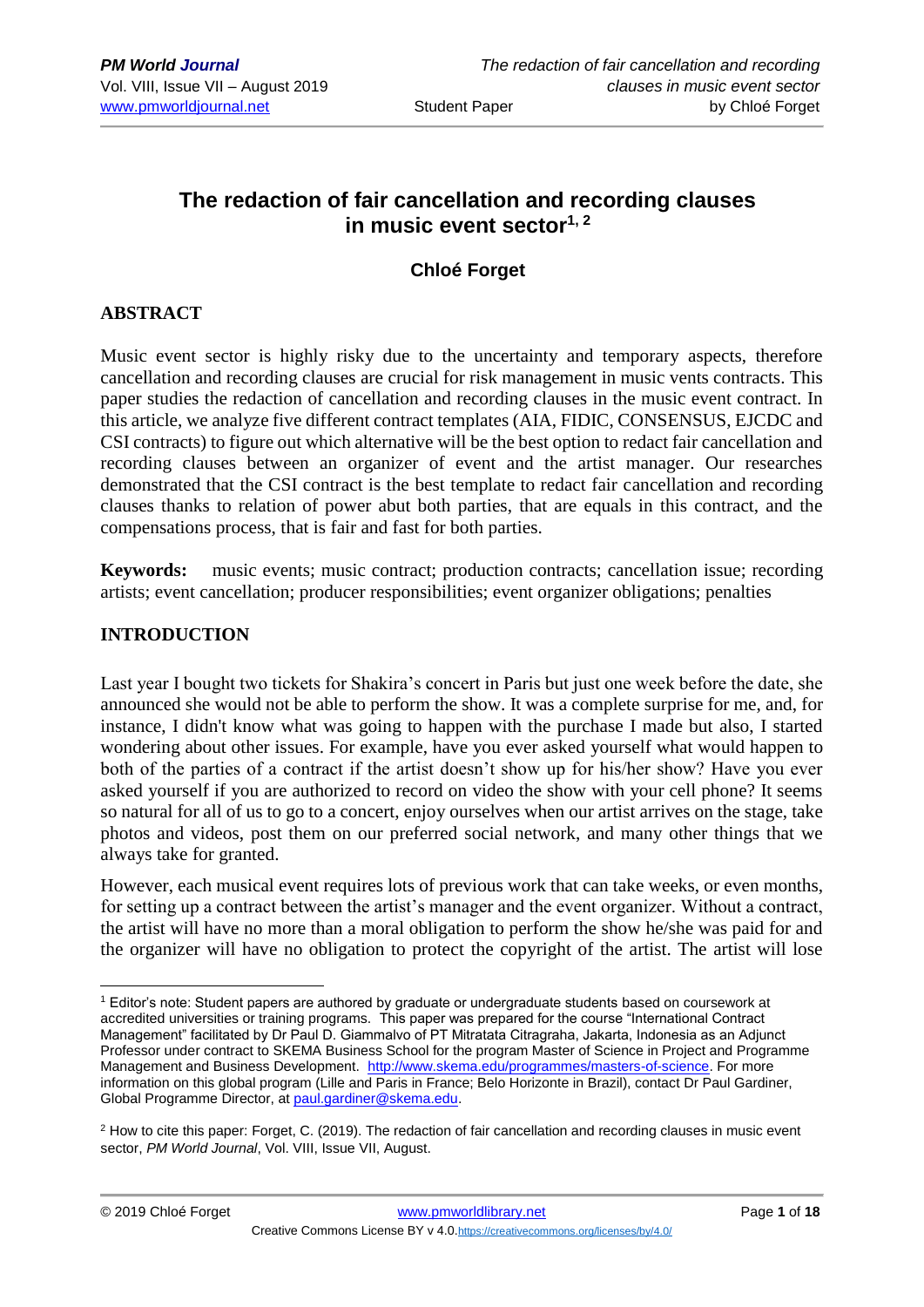his/her artistic property (or at least, part of the revenues for his/her performance) and the organizer will lose money and damage its brand image by paying to someone who is not coming. Hence both parties need to find an agreement and write it down in order to make it applicable in a trial, whenever one of them doesn't fulfill his/her duties. A contract is essential because it warrants that all the parties involved will act as it was previously decided and respect their responsibilities (commitments). According to the article "8 Issues to Know and Address Before Sign a Music Producer Contract" of McDonald,  $H^3$ , discussing the terms of a contract is a very difficult task because all the situations should have been considered by the parties, and here is where the main goal of the contract clauses reveals. In particular, the clauses indicate specific situations and will specify the penalties that would be applicable in each particular case. What does make difficult the implementation of cancellation clause and recording clause?

According to the website Symphonic, "Music event are fully part of project management area."<sup>4</sup> Indeed, each event done in music sector imply a project management structure and its attributes. According to the size of the event, music event can require a portfolio structure to realize the event. For example, a music festival that last several days include several projects, in the way that each concert of this festival may be a project inside this portfolio. What make the project management sector specific for cancellation clause and recording clause?

In this essay, we will focus on two clauses that are essential, but also problematic, for any kind of music event: the cancellation clause and the recording clause. Moreover, it is precisely their essential character what makes them problematic because a lot of things are at stake on their formulation.

For instance, if the artist cancels his/her performance, then, it is very likely that the whole event, that may include more participants, will be canceled immediately as well. Thus, the organizer would have probably to deal with the other commitments that he/she acquired with the stakeholders and with all the clients who paid for the show. In the same way, a recording of the performance, even a partial one, could damage the artist-intellectual property if it is not controlled by a specific regulation provided by the organizer. To avoid these and many other problems, the clauses must be discussed, and penalties must be defined to enforce the duties of both the artist's agent and the organizer.

The purpose of this essay is to evaluate what is the most efficient way of writing down the cancellation and recording clauses for the parties involved in a contract in such a manner that respects, but also enforces, the obligations acquired between each other when they engage in a contract the pursues the common goal of performing and/or organizing a music event.

This essay will answer to: How cancellation and recording clauses can be fairly redacted in a music contract?

This question will be analyzed by using the Five Whys Funnel Analysis thanks to the following questions:

1) Why do we need the cancellation clause and recording clause?

<sup>1</sup> <sup>3</sup> McDonald, H. (2009, May 16). 8 Issues to Know and Address Before Sign a Music Producer Contract. Retrieved from<https://www.thebalancecareers.com/before-you-sign-a-music-producer-contract-2460647>

<sup>4</sup> Legal Contracts for Music Producers I Symphonic Distribution. (2018, September 21). Retrieved from <http://blog.symphonicdistribution.com/2017/06/legal-contracts-music-producers/>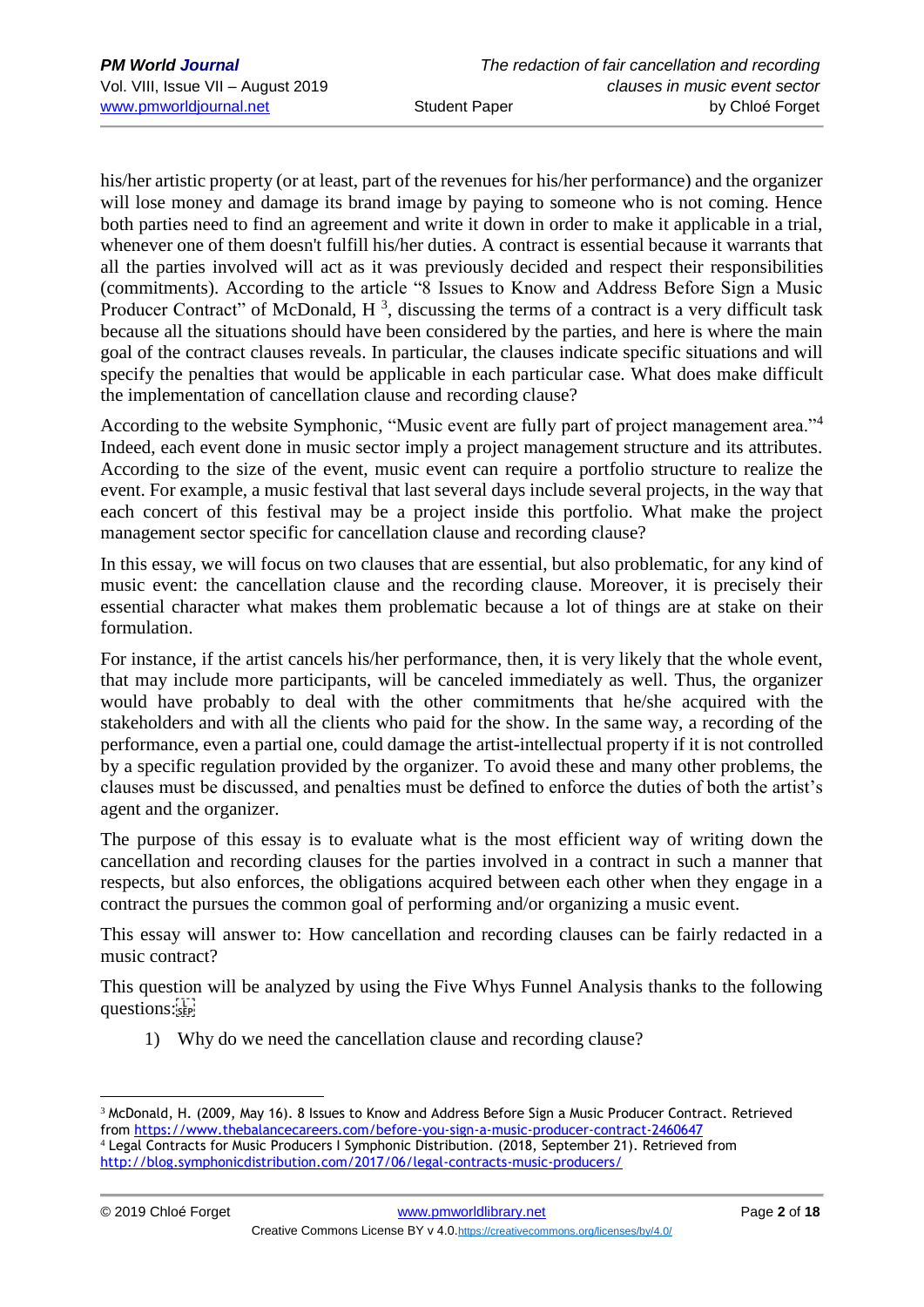- 2) Why are there risks in music events?
- 3) Why music events are uncertain sectors?
- 4) Why music contracts need to consider project management attributes in order to redact cancellation clause and recording clauses?
- 5) Why is it complex to define the most important attributes for cancellation and recording clauses in music events?



## **METHODOLOGY**

## **IDENTIFYING THE FEASIBLE ALTERNATIVES**

A contract is defined as an agreement between two parties or more. According to the website Event Juice, "In order for a contract to be legally binding, there must be an offer (a job offer, an offer to buy/sell a product, or provide a service), there must be consideration for that offer (defined as legal value), and that offer must be accepted"<sup>5</sup>. When an artist manager and an organizer want to work together to realize music events, they meet and agree on their collaboration for this event. By involving themselves we can imagine they have a moral obligation one to another. But in case of disagreement, a moral obligation between both parties will not be enough efficient to deal with cancellation issue or copyright protection issue. Music events is a very specific sector about these

<sup>&</sup>lt;u>.</u> <sup>5</sup> Contract Law for Events | eventjuice (2012, August 30). Retrieved from [http://eventjuice.co.uk/contract-law](http://eventjuice.co.uk/contract-law-for-events-part-1/)[for-events-part-1/](http://eventjuice.co.uk/contract-law-for-events-part-1/)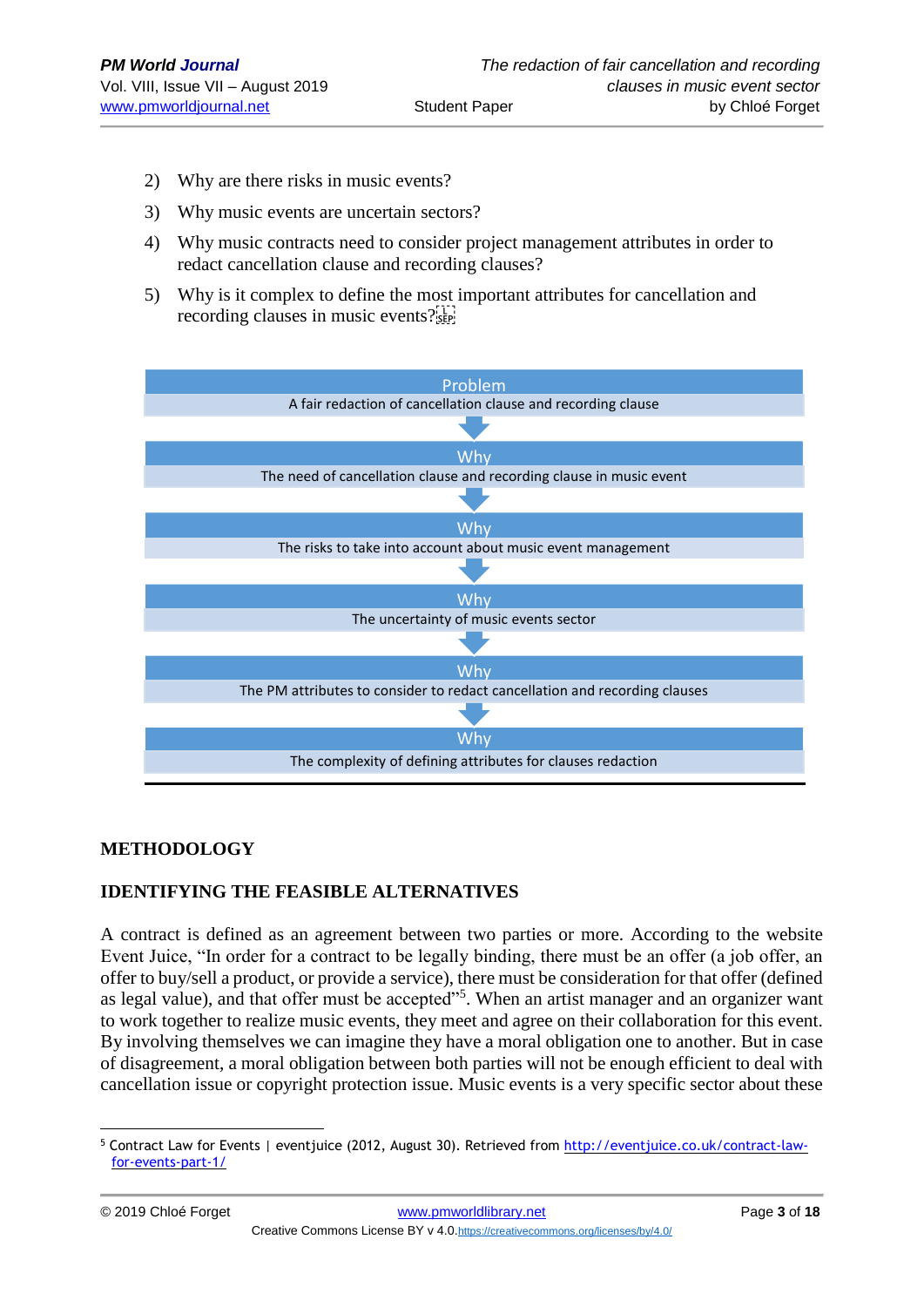two clauses due to high uncertainty that manage this sector and the temporary aspect of the relationship between the stakeholders. Artists and organizers meet for a specific event that will last a specific period of time, and when the event will be done, they will go back to their professional life, long relationship is not the first immediate motivation that people have for working together. Consequently, the temporary and uncertainty aspects of music event sector, moral obligation is not enough to preserve the smooth functioning of a music event. According to Solène Paillart<sup>6</sup>, music events need to be ruled by a formal contract between both parties, and need to include a cancellation clause that will specify the risk, the time to announce a cancellation, the penalties for the one who did the cancellation, the reasons that are authorized to cancel the contract; and a copyright protection clause that will fix the penalties, the risk, the condition to broadcast and reproduce the show (to who? How? When?).

To answer to our problem statement, we chose to support our comparison analysis on the five main contract book templates and evaluate which one would be the best alternatives in order to redact fair clauses:

- AIA contract
- FIDIC contract
- CONSENSUS contract
- EJCDC contract
- CSI contract

In order to assess and evaluate our alternatives, we will use a multi-attribute decision making model. The multi attribute model is relevant is that case because it will allow us to compare different attributes of our five alternatives contract book and analyzed which one fits best to redact a music contract. Music events is specific sector, in the way that it works as project do, with a specific period (a start and an end), involving external stakeholders, and the damages engage a large network of stakeholders. Consequently, for cancellation clause, we will use the following attributes: time, risk, termination for the several parties of the contract, and penalties; relationship between parties, ease of implementation of clauses and transparency; and for recording clause, we will use the following attributes: risk, valid reasons to record, penalties.

## **DEVELOPMENT OF THE FEASIBLE ALTERNATIVES**

To accept or reject these alternatives, we will use two MADM (Multi-Attribute Decision Making Models) matrix. I will detail below each attribute. The first one will allow us to analyze the cancellation clause, using attributes as time<sup>7</sup>, risk, termination for the several parties of the contract<sup>8</sup>, and penalties. The second matrix will be used to analyze the recording clause, with the

<sup>&</sup>lt;u>.</u> <sup>6</sup> Paillart, S. (2018). The Complexity of Cancellation Clauses in Entertainment, PM World Journal, Volume VII, Issue VI – June. Available online at [https://pmworldjournal.net/wp-content/uploads/2018/06/pmwj71-Jun2018-](https://pmworldjournal.net/wp-content/uploads/2018/06/pmwj71-Jun2018-Paillart-complexity-of-cancellation-clauses-in-entertainment-student-paper.pdf) [Paillart-complexity-of-cancellation-clauses-in-entertainment-student-paper.pdf](https://pmworldjournal.net/wp-content/uploads/2018/06/pmwj71-Jun2018-Paillart-complexity-of-cancellation-clauses-in-entertainment-student-paper.pdf)

<sup>7</sup> Rocket Lawyer. (n.d.). Music Performance & Entertainment Contract - Agreement Template | Rocket Lawyer. Retrieved from<https://www.rocketlawyer.com/document/musical-performance-contract.rl#/>

<sup>8</sup> Arnosky, A. (2013, March 19). How to (Legally) Break Free From Your Industry Contracts | Performer Mag. Retrieved from [http://performermag.com/band-management/contracts-law/how-to-legally-break-free-from](http://performermag.com/band-management/contracts-law/how-to-legally-break-free-from-your-industry-contracts/)[your-industry-contracts/](http://performermag.com/band-management/contracts-law/how-to-legally-break-free-from-your-industry-contracts/)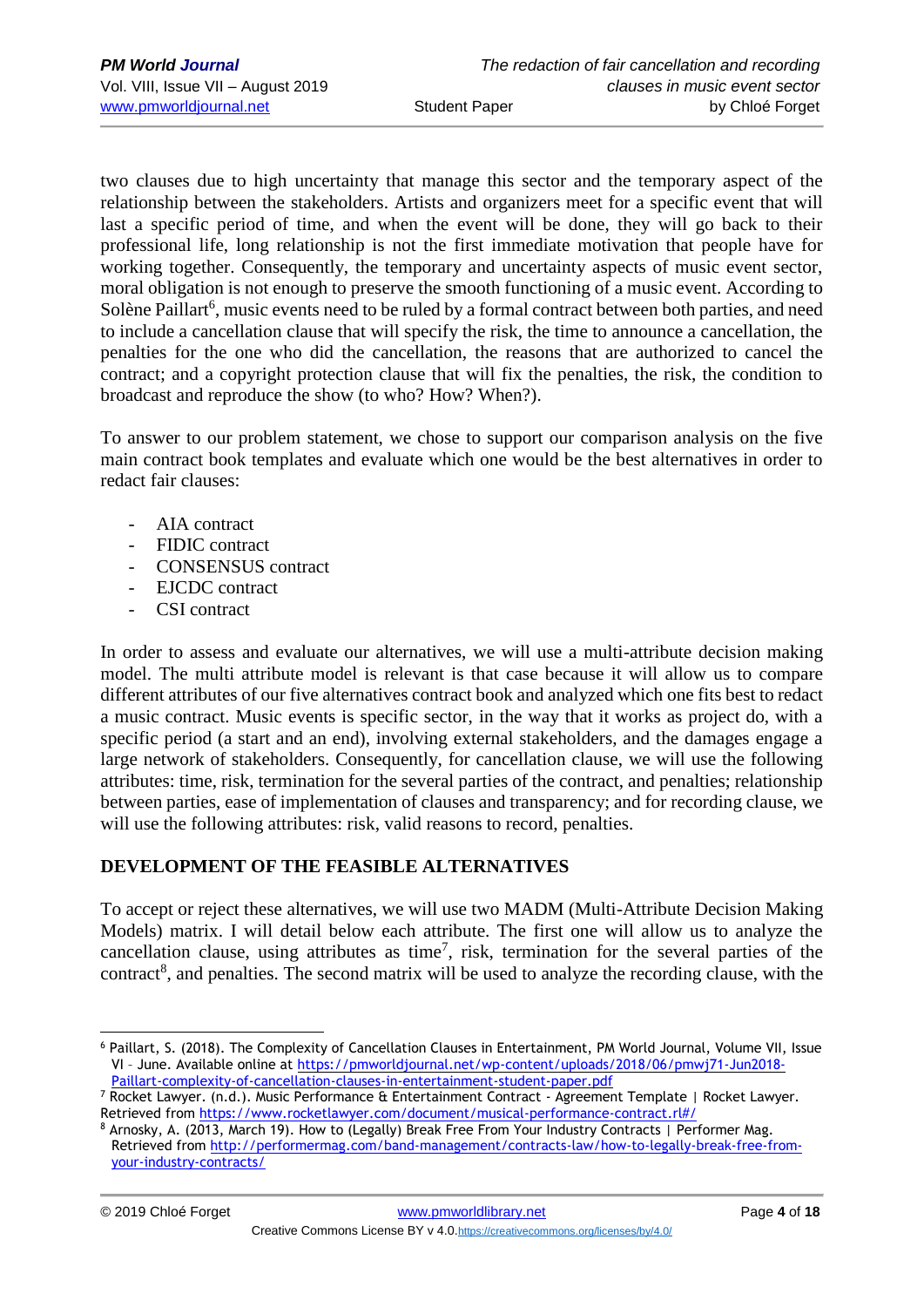following attributes: risk, valid reasons to record<sup>9</sup>, penalties. We used several resources as the following contracts template books FIDIC, AIA, CONSENSUS, CSI and EJCDC, we will use them to compare all these attributes in a MADM matrix.

We will discuss the relevance of each criteria we chose to develop in order to evaluate our alternatives.

**Risk**: The probability and the impact that one or both parties' interests is prejudiced by an unfair contract that will not have the same consideration for both parties' interests.

**Termination for both parties**: According to Rocker Lawyer, "both parties should have the opportunity to agree on breaking a contract by common consent and discuss by themselves the conditions"<sup>10</sup> of breaking the contract. A common consent could be more efficient and in the best interest of both parties than rather follow predetermined conditions that could not fit to the current context.

**Penalties and damages**: If one or both parties want to end up the contract, a predetermined amount of penalties should be considered in order to don't prejudiced to the parties that have already done a part of their work or engage some financial resources.

**Valid reasons**<sup>11</sup>: One of the uncertain parameters of a music event is the way and the authorization to record the show and the use of this record. The valid reasons will define a framework to authorize, or not, the record of the event and the authorization of reproducing, or not, this record. If the parties of the contract do not respect this framework, penalties can be required.

**Timeliness**: In case of conflict between parties, and if penalties are applied, the timeliness will determine when and how the penalties for damages will be applied. According to Barnosky A., "as project management, especially in entertainment sector, is based on a strong temporary aspect $\frac{1}{2}$  the time to fulfill the payment of penalties is a crucial attribute for both parties.

**Flexibility of discussion**<sup>13</sup>: Project management for music events needs a lot of modifications and changes all along the project, flexibility in discussions between parties could resolve some problems in a more effective way. Some kind of contract allow more informal discussions and favorize informal agreements than very strict options.

<sup>1</sup> <sup>9</sup> Paillart, S. (2018). The Complexity of Cancellation Clauses in Entertainment, PM World Journal, Volume VII, Issue VI – June. Available online at [https://pmworldjournal.net/wp-content/uploads/2018/06/pmwj71-Jun2018-](https://pmworldjournal.net/wp-content/uploads/2018/06/pmwj71-Jun2018-Paillart-complexity-of-cancellation-clauses-in-entertainment-student-paper.pdf) [Paillart-complexity-of-cancellation-clauses-in-entertainment-student-paper.pdf](https://pmworldjournal.net/wp-content/uploads/2018/06/pmwj71-Jun2018-Paillart-complexity-of-cancellation-clauses-in-entertainment-student-paper.pdf)

<sup>10</sup> Rocket Lawyer. (n.d.). Music Performance & Entertainment Contract - Agreement Template | Rocket Lawyer. Retrieved from<https://www.rocketlawyer.com/document/musical-performance-contract.rl#/>

<sup>11</sup> Barnosky, A. (2013, March 19). How to (Legally) Break Free From Your Industry Contracts | Performer Mag. Retrieved from [http://performermag.com/band-management/contracts-law/how-to-legally-break-free-from](http://performermag.com/band-management/contracts-law/how-to-legally-break-free-from-your-industry-contracts/)[your-industry-contracts/](http://performermag.com/band-management/contracts-law/how-to-legally-break-free-from-your-industry-contracts/)

<sup>12</sup> Barnosky, A. (2013, March 19). How to (Legally) Break Free From Your Industry Contracts | Performer Mag. Retrieved from [http://performermag.com/band-management/contracts-law/how-to-legally-break-free-from](http://performermag.com/band-management/contracts-law/how-to-legally-break-free-from-your-industry-contracts/)[your-industry-contracts/](http://performermag.com/band-management/contracts-law/how-to-legally-break-free-from-your-industry-contracts/)

<sup>&</sup>lt;sup>13</sup> Rocket Lawyer. (n.d.). Music Performance & Entertainment Contract - Agreement Template | Rocket Lawyer. Retrieved from<https://www.rocketlawyer.com/document/musical-performance-contract.rl#/>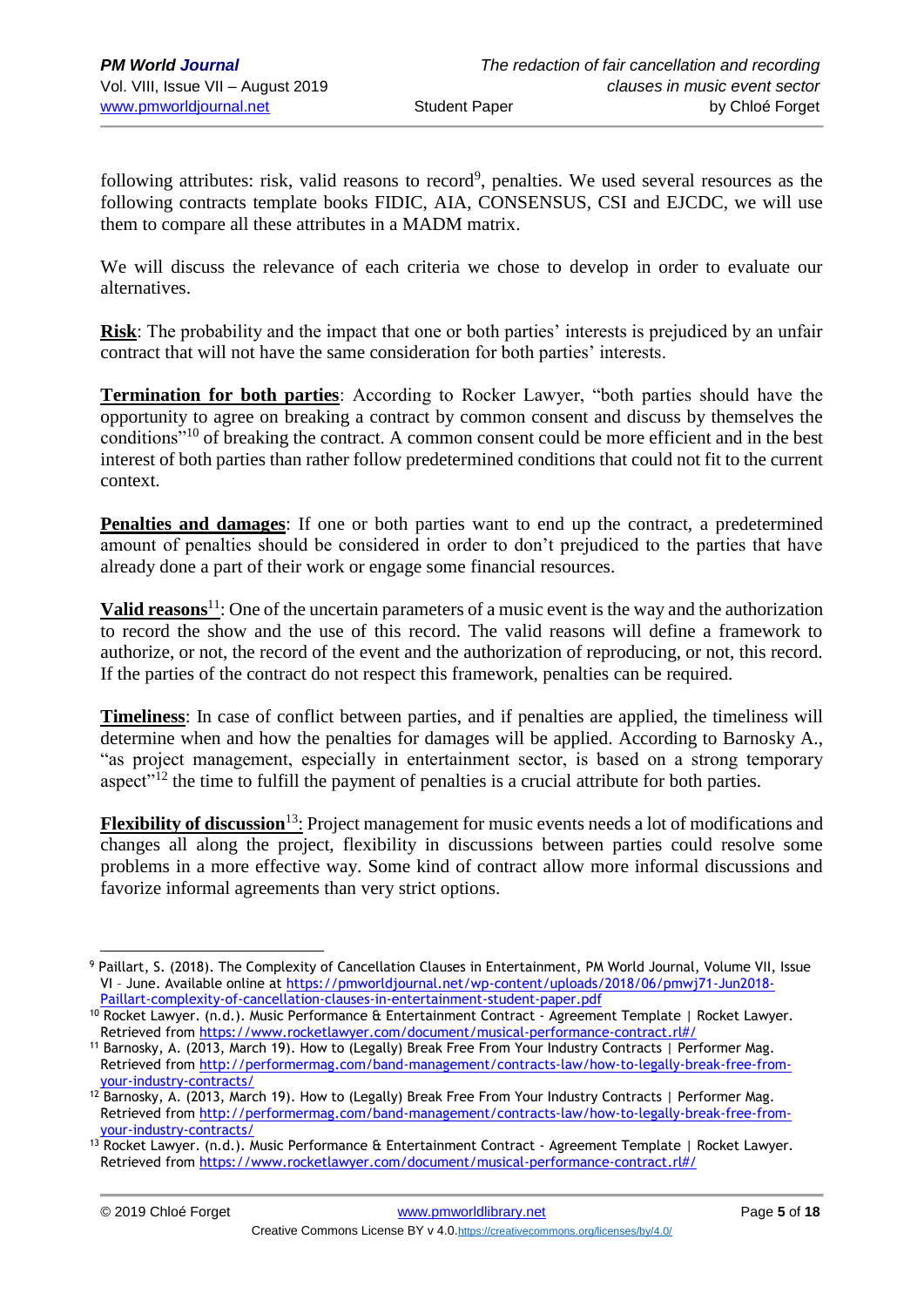**Impact on relationship**: To develop a good relationship between both parties, they need to feel considered as equals about their interest's protection. Some contracts favorize one party more than the other one and provoke unbalanced situations.

**Ease of implementation**: Project management has temporary aspect but at the same time to be well structured to be efficient. A high ease of implementation would make the clauses clear and easier to apply, in other words, the easier is the implementation, the more efficient would be the project.

**Transparency**: Both parties need clear clause, and transparency about their rights and their duties, to make conversations easier and get better results.

For each attribute we decided to compare in our MADM matrix, we choose to use a scale of color to get a better and easier understanding of our matrix:

- **Green** = Excellent situation
- **Yellow** = Acceptable (not really good but no bad either)
- **Red** = Bad situation

| <b>Cancellation</b><br>clause          | <b>FIDIC</b>                                                                                                        | <b>AIA</b>                                                                                                                                                                                   | <b>CONSENSUS</b>                                                                                                                                                                                              | <b>EJCDC</b>                                                                                                      | <b>CSI</b>                                                                                                           |
|----------------------------------------|---------------------------------------------------------------------------------------------------------------------|----------------------------------------------------------------------------------------------------------------------------------------------------------------------------------------------|---------------------------------------------------------------------------------------------------------------------------------------------------------------------------------------------------------------|-------------------------------------------------------------------------------------------------------------------|----------------------------------------------------------------------------------------------------------------------|
| <b>Risk</b>                            | <b>Medium</b>                                                                                                       | High (do not define the<br>reasonable and<br>overhead profit)                                                                                                                                | Low                                                                                                                                                                                                           | Low                                                                                                               | Medium                                                                                                               |
| <b>Timeliness</b>                      | 14 days                                                                                                             | 7 days & requires a<br>certification from a 3 <sup>rd</sup><br>party                                                                                                                         | 21 days & requires 2<br>notices                                                                                                                                                                               | 7 days                                                                                                            | 14 days $14$                                                                                                         |
| Compensation<br>damages                | Unpaid<br>balance sum<br>should be<br>compensating<br>or owner<br>depending on<br>the cost of<br>unfinished<br>work | <b>Unpaid balance should</b><br>be compensating by<br>the contractor<br>depending on the cost<br>of the unfinished work.<br><b>Contractor receive</b><br>"reasonable overhead<br>and profit" | Alllow separate<br>premium to be<br>awarded. The amount<br>is to be agreed at the<br>time of contracting<br>according to risk and<br>interest for each party.<br>The premium may be<br>construed as a penalty | Contracts would be<br>paid for work done<br>and fees/expenses<br>engaged with<br>subcontractors and<br>suppliers. | <b>Unpaid balance</b><br>sum should be<br>compensating or<br>owner<br>depending on<br>the cost of<br>unfinished work |
| <b>Termination</b><br>for both parties | <b>YES</b>                                                                                                          | <b>YES</b>                                                                                                                                                                                   | <b>YES</b>                                                                                                                                                                                                    | NO (only for the<br>owner, no details<br>about the contractor)                                                    | <b>YES</b>                                                                                                           |
| <b>Flexibility</b>                     | <b>Possibilities</b><br>of informal<br>discussion                                                                   | <b>Not flexible</b>                                                                                                                                                                          | Possibilities of<br>informal discussion                                                                                                                                                                       | No flexibility                                                                                                    | Flexible and<br>encourage<br>discussions                                                                             |
| Relationship                           | Fairness in<br>relation<br>interest                                                                                 | More advantageous to<br>the contractor that<br>make an unbalanced<br>situation                                                                                                               | Fairness in relation<br>interest                                                                                                                                                                              | The contractor is<br>much more<br>advantage and the<br>artist will be more<br>susceptible of<br>damages           | Fairness is one<br>of the core<br>value of CSI<br>contract                                                           |

<u>.</u> <sup>14</sup> Contracts Solution Inc. (n.d.). Core values - CSI. Retrieved from http://contractsolutions-inc.com/about-csi/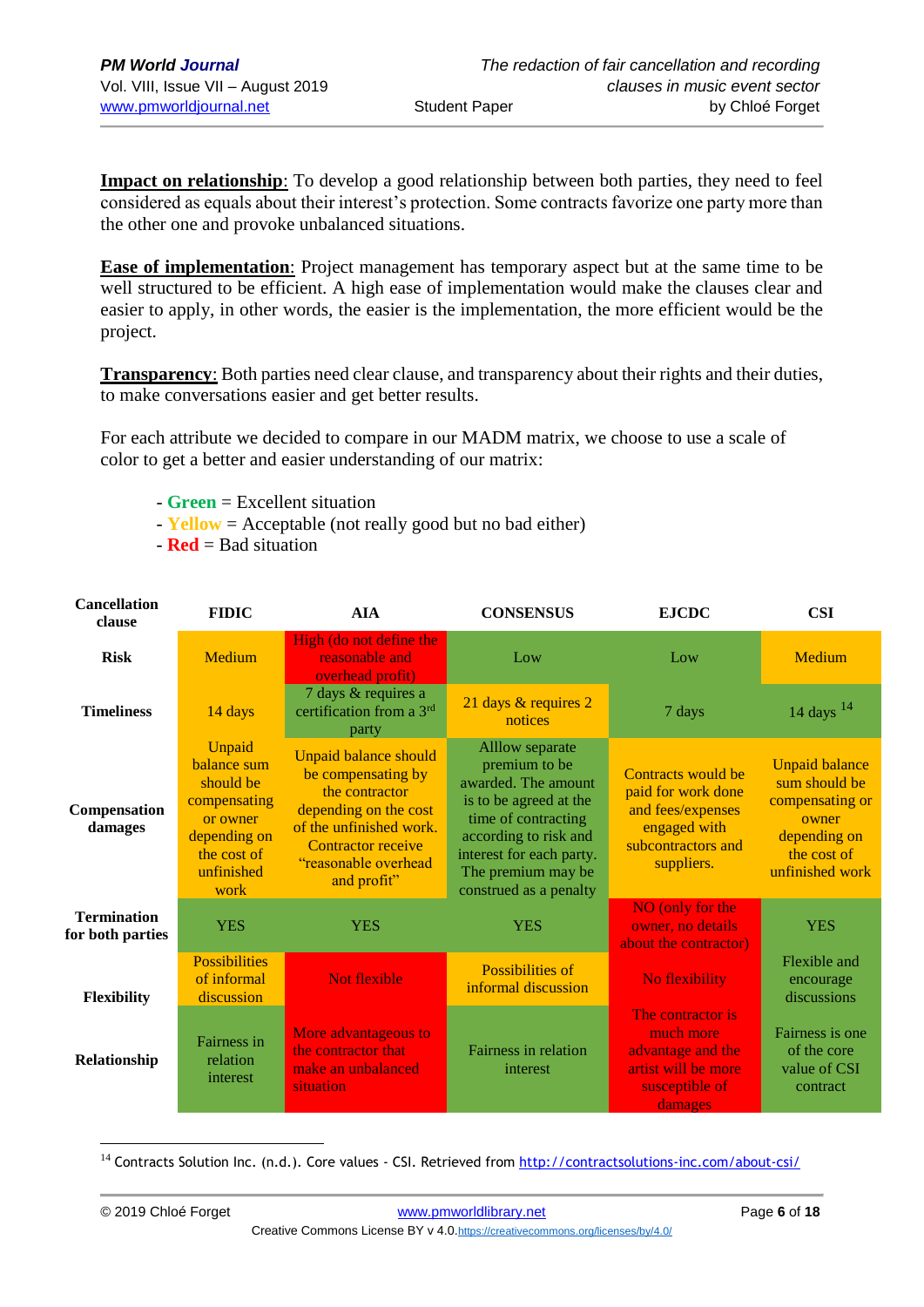| Ease of<br>implementation | Easy to<br>implement                            | Not easy to implement<br>because so much<br>detailed and the need<br>of a third party | Not easy to apply<br>because of law details                     | Easy to implement,<br>clear clauses                                   | Not easy<br>because very<br>detailed and<br>specific                     |
|---------------------------|-------------------------------------------------|---------------------------------------------------------------------------------------|-----------------------------------------------------------------|-----------------------------------------------------------------------|--------------------------------------------------------------------------|
| <b>Transparency</b>       | Clear and<br>transparent<br>for both<br>parties | Not comprehensible<br>enough                                                          | Not comprehensible<br>but high transparency<br>for both parties | Comprehensible<br>clauses, but not<br>transparent for both<br>parties | Very<br>transparent for<br>both parties but<br>not very<br>comprehensive |

**Table 1. Multi-Attribute matrix for cancellation clause (by authors)15**

| <b>Recording Clause</b> | <b>CONSENSUS</b>                                                                                                                                                                                                                                      | <b>AIA</b>                                                                                                                                                                                                                                                           | <b>FIDIC</b>                                                                                                                                                                                                                                                                                                                                                                                                                                                          | <b>CSI</b>                                                                                                                                                                                                                                                                   | <b>EJCDC</b>                                                                                                                                                                                                                       |
|-------------------------|-------------------------------------------------------------------------------------------------------------------------------------------------------------------------------------------------------------------------------------------------------|----------------------------------------------------------------------------------------------------------------------------------------------------------------------------------------------------------------------------------------------------------------------|-----------------------------------------------------------------------------------------------------------------------------------------------------------------------------------------------------------------------------------------------------------------------------------------------------------------------------------------------------------------------------------------------------------------------------------------------------------------------|------------------------------------------------------------------------------------------------------------------------------------------------------------------------------------------------------------------------------------------------------------------------------|------------------------------------------------------------------------------------------------------------------------------------------------------------------------------------------------------------------------------------|
| <b>Risk</b>             | <b>High (Focus more on</b><br>organizer position and<br>how overcome the<br>copyright of the<br>artist, not very<br>protective)                                                                                                                       | Low (the artist will<br>be well protected<br>with this contracts).<br>"If you are the<br>owner, you will<br>probably prefer<br>ConsensusDOCS. If<br>you are the architect,<br>your best bet is still<br>the AIA documents."<br>(16)                                  | Medium                                                                                                                                                                                                                                                                                                                                                                                                                                                                | <b>Medium</b>                                                                                                                                                                                                                                                                | Low ("the<br>reasonableness of the<br>AIA and EJCDC<br>clauses" (8)                                                                                                                                                                |
| <b>Penalties</b>        | "The Owner can use<br>the documents<br>provided he pays all<br>sums due (Article<br>10.1.2) $\lceil$ and the $\rceil$<br>owner agrees to<br>indemnify the<br>architect for post-<br>construction use of<br>documents. (Article<br>$10.1.3$ )." $(17)$ | The artist can<br>account on punitive<br>damages will be paid<br>by the organizer "The<br><b>Owner must</b><br>indemnify the<br>architect against<br>third party claims<br>arising from the<br>owner's unauthorized<br>use of documents.<br>$(Article 7.3.1).$ " (7) | The party who want to<br>make a claim has 28<br>days to do so and<br>FIDIC's orientation is<br>about negotiation and<br>not court. "The<br>indemnifying Party may by "reasonable<br>conduct (at this cost)<br>negotiations for the<br>settlement of the<br>claim, and any<br>litigation or arbitration<br>which may arise from<br>it. The other Party<br>shall, at the request<br>and cost of the<br>indemnifying Party,<br>assist in contesting the<br>claim". $(6)$ | Both parties will be<br>considered as equals in<br>damages compensation<br>land the artist's creation<br>will be well protected<br>as intellectual property<br>compensation covering<br>the damages done by<br>unappropriated use of<br>intellectual property" <sup>18</sup> | The artist will be<br>protected and<br>indemnified<br>correctly<br>"Owner shall<br>indemnify and hold<br>harmless Engineer<br>and Engineer's<br>Consultants from all<br>claims, damages,<br>[] use, reuse, or<br>modification" (9) |

1

<sup>&</sup>lt;sup>15</sup> Table 1. Best practices attributes for cancellation clause (by authors)

<sup>&</sup>lt;sup>16</sup> FIDIC. (n.d.). Copyright | International Federation of Consulting Engineers. Retrieved from <http://fidic.org/node/767>

<sup>17</sup> Dewey Brumback, M. (2011, October 6). Copyright Protection under ConsensusDOCS and AIA-which is better? (Law note). Retrieved from<http://constructionlawnc.com/2011/10/06/copyright-formcontracts/>

<sup>&</sup>lt;sup>18</sup> Contracts Solution Inc. (n.d.). Core values - CSI. Retrieved from http://contractsolutions-inc.com/about-csi/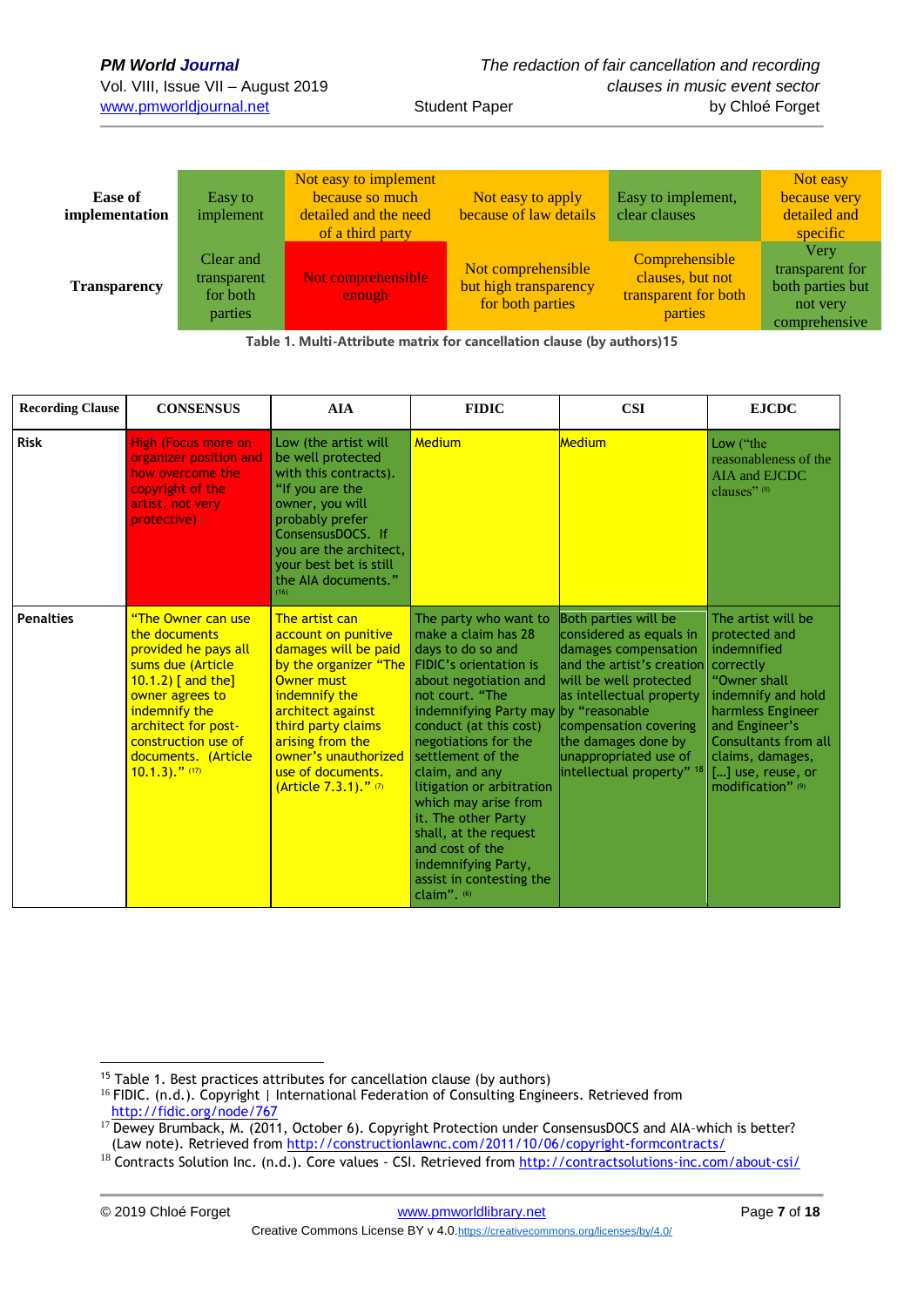| <b>Valid reasons</b> | Focus on the organizer<br>perspective, not on<br>artist perspective.<br>"The Owner receives<br>ownership (except<br>copyrights) of all<br>documents, drawings,<br>and data prepared by<br>the architect or<br>consultants for the<br>Project, upon final<br>payment for all sums<br>due in the event of<br>termination" (7) | The artist gets more<br>consideration: "the<br>architect and<br>consultants are the<br>owners of their<br>respective<br>instruments of<br>service, retaining all<br>rights, including<br>copyrights (Article<br>$7.2)$ ." (7) | Make the client<br>powerful than the<br>artist but understand<br>and let a door open to<br>discussion when there<br>is a conflict about re-<br>utilization of personal<br>concepts: "Only in a<br>very few cases could<br>there be any legitimate<br>reason for a Client to<br><b>prevent a Consultant</b><br>from re-using the<br>product of his<br>services". (6) | Very protective of the<br>intellectual property of<br>the artist, focus on<br>fairness and respect of<br>properties for both<br>parties. | Very protective to<br>the artist "Engineer<br>shall retain an<br>ownership and<br>property interest<br>therein (including<br>the right to reuse at<br>the discretion of the<br>Engineer) whether<br>or not the Project is<br>completed". (19) |
|----------------------|-----------------------------------------------------------------------------------------------------------------------------------------------------------------------------------------------------------------------------------------------------------------------------------------------------------------------------|-------------------------------------------------------------------------------------------------------------------------------------------------------------------------------------------------------------------------------|---------------------------------------------------------------------------------------------------------------------------------------------------------------------------------------------------------------------------------------------------------------------------------------------------------------------------------------------------------------------|------------------------------------------------------------------------------------------------------------------------------------------|-----------------------------------------------------------------------------------------------------------------------------------------------------------------------------------------------------------------------------------------------|
| <b>Flexibility</b>   | <b>Possibilities of</b><br>informal agreements<br>(12)                                                                                                                                                                                                                                                                      | Not flexible at all.<br>needs a 3 <sup>rd</sup> party                                                                                                                                                                         | <b>Possibilities of</b><br>informal agreements<br>between parties                                                                                                                                                                                                                                                                                                   | No flexible at all                                                                                                                       | Highly flexible and<br>encourage<br>discussions and<br>informal<br>agreements<br>between parties                                                                                                                                              |
| Relationship         | Fairness in relation<br>interest, in artist<br>intellectual property<br>protection <sup>20</sup>                                                                                                                                                                                                                            | More advantageous<br>to the organizer that<br>make an unbalanced<br>situation                                                                                                                                                 | Fairness in relation<br>interest, in artist<br>intellectual property<br>protection                                                                                                                                                                                                                                                                                  | The organizer is much<br>more advantaged and<br>the artist will be more<br>susceptible of damages<br>with unappropriated<br>$\log^{21}$  | Fairness is one of<br>the core value of<br>CSI contract, focus<br>on respecting both<br>interest                                                                                                                                              |

 $^{20}$  Gillies, M. A., Heckman, R. H., & Perlberg, B. M. (n.d.). A Matrix of Selected Clauses in Three Standard Form Contracts. Retrieved from [https://www.consensusdocs.org/News/Download/5ff14be3-7c0a-4d86-88cf-](https://www.consensusdocs.org/News/Download/5ff14be3-7c0a-4d86-88cf-9fb100fa7798?name=Comparison-of-30-Clauses-in-ConsensusDOCS-and-AIA-Documents.pdf)[9fb100fa7798?name=Comparison-of-30-Clauses-in-ConsensusDOCS-and-AIA-Documents.pdf](https://www.consensusdocs.org/News/Download/5ff14be3-7c0a-4d86-88cf-9fb100fa7798?name=Comparison-of-30-Clauses-in-ConsensusDOCS-and-AIA-Documents.pdf)

<sup>1</sup> <sup>19</sup> Holland, K. (2002, November). Copyright Infringement of Design Documents | Expert Commentary | IRMI.com. Retrieved from [https://www.irmi.com/articles/expert-commentary/copyright-infringement-of-design](https://www.irmi.com/articles/expert-commentary/copyright-infringement-of-design-documents)[documents](https://www.irmi.com/articles/expert-commentary/copyright-infringement-of-design-documents)

<sup>&</sup>lt;sup>9</sup> Gillies, M. A., Heckman, R. H., & Perlberg, B. M. (n.d.). A Matrix of Selected Clauses in Three Standard Form Contracts. Retrieved from [https://www.consensusdocs.org/News/Download/5ff14be3-7c0a-4d86-88cf-](https://www.consensusdocs.org/News/Download/5ff14be3-7c0a-4d86-88cf-9fb100fa7798?name=Comparison-of-30-Clauses-in-ConsensusDOCS-and-AIA-Documents.pdf)[9fb100fa7798?name=Comparison-of-30-Clauses-in-ConsensusDOCS-and-AIA-Documents.pdf](https://www.consensusdocs.org/News/Download/5ff14be3-7c0a-4d86-88cf-9fb100fa7798?name=Comparison-of-30-Clauses-in-ConsensusDOCS-and-AIA-Documents.pdf)

 $\frac{21}{21}$  Contracts Solution Inc. (n.d.). Core values - CSI. Retrieved from http://contractsolutions-inc.com/about-csi/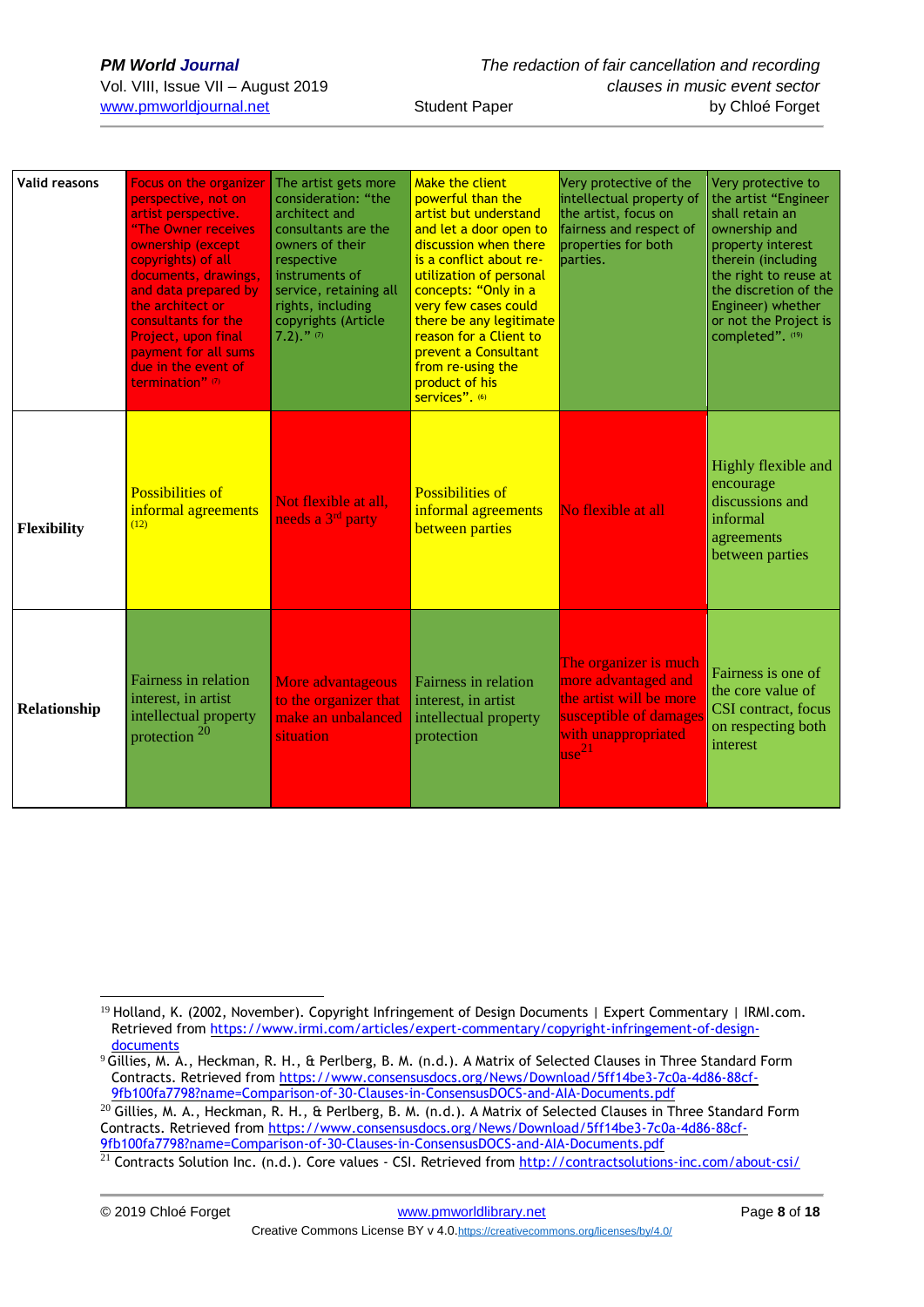| <b>PM World Journal</b>          |
|----------------------------------|
| Vol. VIII, Issue VII – August 20 |
| usus powediournol not            |

| <b>Ease of</b><br><i>implementation</i> | Easy to define<br>authorization context<br>to reproduce | Not easy to<br>implement because<br>so much detailed<br>and the need of a<br>third party  | Not easy to apply<br>because of law details<br>and a difficult context<br>definition | Easy to define<br>authorization context<br>to reproduce   | Not easy because<br>very detailed and<br>specific regulation                                                                 |
|-----------------------------------------|---------------------------------------------------------|-------------------------------------------------------------------------------------------|--------------------------------------------------------------------------------------|-----------------------------------------------------------|------------------------------------------------------------------------------------------------------------------------------|
| <b>Transparency</b>                     | Clear and transparent<br>for both parties               | Not clear enough<br>about authorization<br>of recording, and the<br>limits of the context | Not clear but high<br>transparency for both<br>parties                               | Clear clauses, but not<br>transparent for both<br>parties | Very transparent<br>for both parties but<br>not very<br>comprehensive<br>because of a lack of<br>definition<br>authorization |

**Table 2. Multi-attributes matrix for recording clause**22

## **SELECTION OF THE CRITERIA**

For the cancellation clause analysis, the MADM matrix help us to see that only two contracts here can be considered as good alternative, the FIDIC and the Consensus contract. Indeed, AIA contract don't give a well definition of the "reasonable and overhead profit", otherwise, in case of disagreements, the amount of money asked by the other party can be not affordable. In that way, the AIA contract represents a high risk. On the other hand, EJCDC contract doesn't allow to terminate a contract for both parties, it allows it only for the owner, hence the contract is not efficient for both parties. The CSI contract does not allow an efficient damages compensation by not considering both parties on equal status; this strategy represents a relevant risk for the artist's interest. There is no contract document that ensures no risk at all for both parties, the organizer as the artist. Yet, the AIA and EJCDC are risky and not efficient contract, so we decide to keep only the FIDIC and ConsensusDocs contracts to follow our analysis.

For the recording clause, the MADM matrix guide us to eliminate one of the alternatives, the ConsensusDocs. Indeed, the ConsensusDocs contract represents a high risk for the artist because he doesn't protect him efficiently and focus on more on the organizer's view and interest. The AIA and EJCDC looks to be the two best alternatives, but the FIDIC contract doesn't represent a high risk of danger for both parties, the artist and the organizer. So, at the end of the day, we will only keep the following three alternatives: AIA, EJCDC, CSI and FIDIC.

<u>.</u>

 $22$  Table 2. Multi-attributes matrix for recording clause (by authors)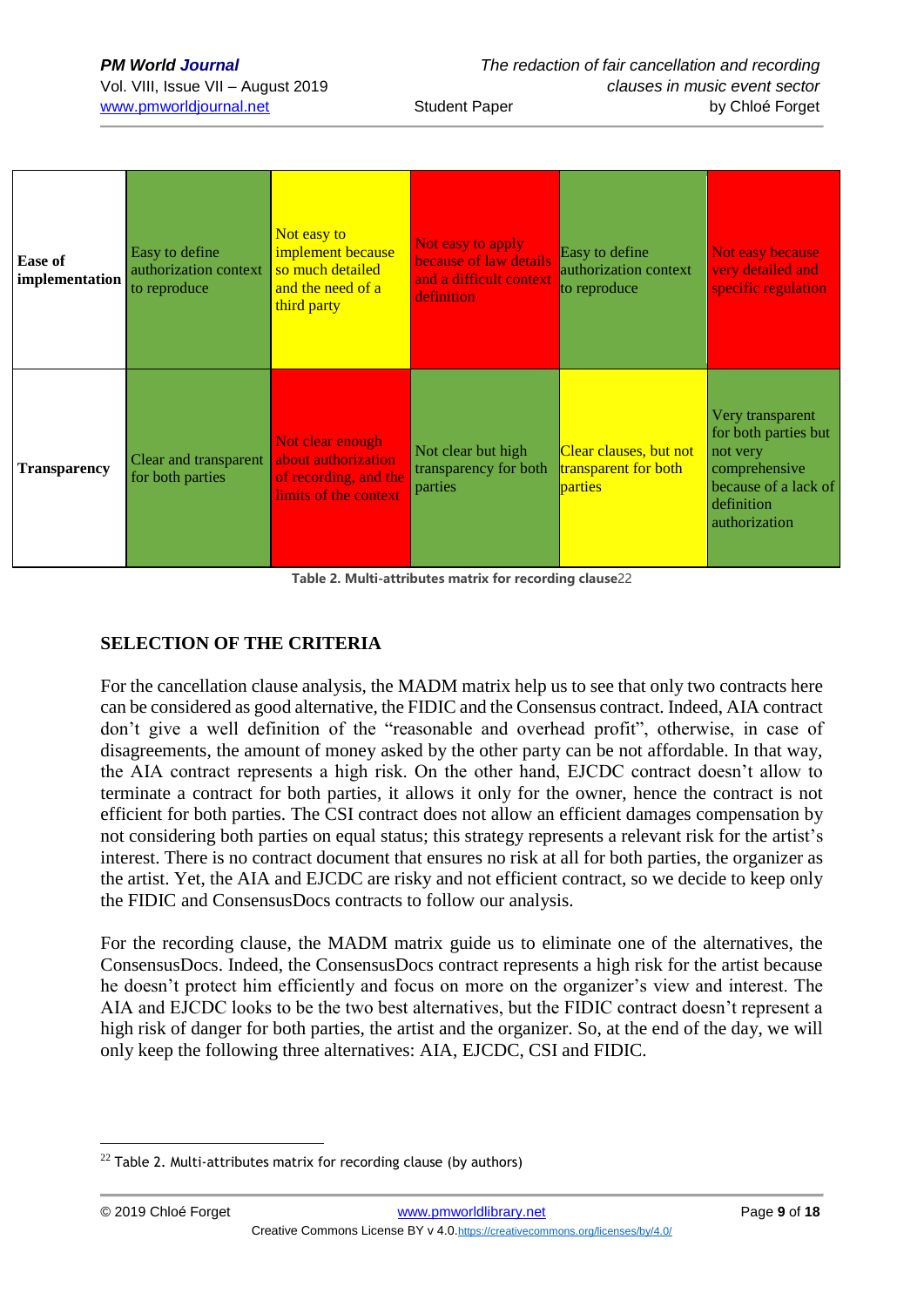#### **FINDINGS**

| Criteria                                       | Risk           | <b>Timeless</b> | Penalties               | Termination<br>for both<br>parties | Flexibility             | Relationship | Ease of<br>implemen<br>tation | <b>Transpar</b><br>ency | <b>Total</b><br>score |
|------------------------------------------------|----------------|-----------------|-------------------------|------------------------------------|-------------------------|--------------|-------------------------------|-------------------------|-----------------------|
| <b>Risk</b>                                    | $\mathsf{X}$   | 1               | 1                       | 1.                                 | 1                       |              |                               | 1                       | 7                     |
| <b>Timeless</b>                                | $\overline{0}$ | $\mathsf{X}$    | $\mathbf{0}$            | $\mathbf{0}$                       | 1                       |              | 1                             | 1                       | 4                     |
| Penalties/<br>Compensation                     | $\mathbf{0}$   | $\mathbf{1}$    | $\overline{\mathsf{X}}$ | $\pmb{0}$                          | 1                       | 1            | 1                             | 1                       | 5                     |
| <b>Termination</b><br>for both<br>parties      | $\overline{0}$ | $\mathbf{1}$    | 1                       | $\mathsf X$                        | 1                       | 1            | 1                             | 1                       | 6                     |
| Flexibility                                    | $\mathbf{0}$   | $\mathbf{0}$    | $\mathbf{0}$            | $\bf 0$                            | $\overline{\mathbf{X}}$ | 1            | $\blacktriangleleft$          | $\mathbf 1$             | 3                     |
| Relationship                                   | $\mathbf{0}$   | $\mathbf{0}$    | $\mathbf{0}$            | $\bf 0$                            | $\mathbf{0}$            | $\mathsf{X}$ | $\overline{1}$                | $\mathbf{1}$            | $\mathbf{2}$          |
| <b>Ease of</b><br>implementatio<br>$\mathbf n$ | $\overline{0}$ | $\mathbf{0}$    | $\mathbf{0}$            | $\bf 0$                            | $\mathbf{0}$            | $\mathbf{0}$ | $\mathsf{X}$                  | $\mathbf{0}$            | $\mathbf 0$           |
| <b>Transparency</b>                            | $\overline{0}$ | $\mathbf{0}$    | $\mathbf{0}$            | $\mathbf{0}$                       | $\mathbf{0}$            | $\mathbf{0}$ | 1                             | $\mathbf{X}$            |                       |

## **Analysis and comparison of the alternatives**

**Table 3. Multi-Attribute Decision Making (By Author)<sup>23</sup>**

To order the criteria we use to analyze our four alternatives, we used this matrix. The most important attribute is the risk, then the penalties, the termination for both parties and eventually the timeless. The risk can be evaluated in a high, medium or low risk, if the risk is high, the clause is jeopardized. The penalties are categorized in five elements: a premium according to the interest of each party, the payment for the work already done, an unpaid balance sum, an unpaid balance sum and overhead profit, and eventually no compensation at all. About the termination for both parties' attribute, the classification is easier, is possible or it is not possible. If it is not an option possible, that may lead to a higher risk. The timeless attribute could be defined in five time period: less than 7 days, 7 days and it requires the certification from a third party, 14 days, 21 days, and more than 30 days. The shorter it is, the better it is, a timeless too important would include a higher risk for both parties.

<sup>&</sup>lt;u>.</u>  $23$  Table 3. Multi-Attribute Decision Making (By Author)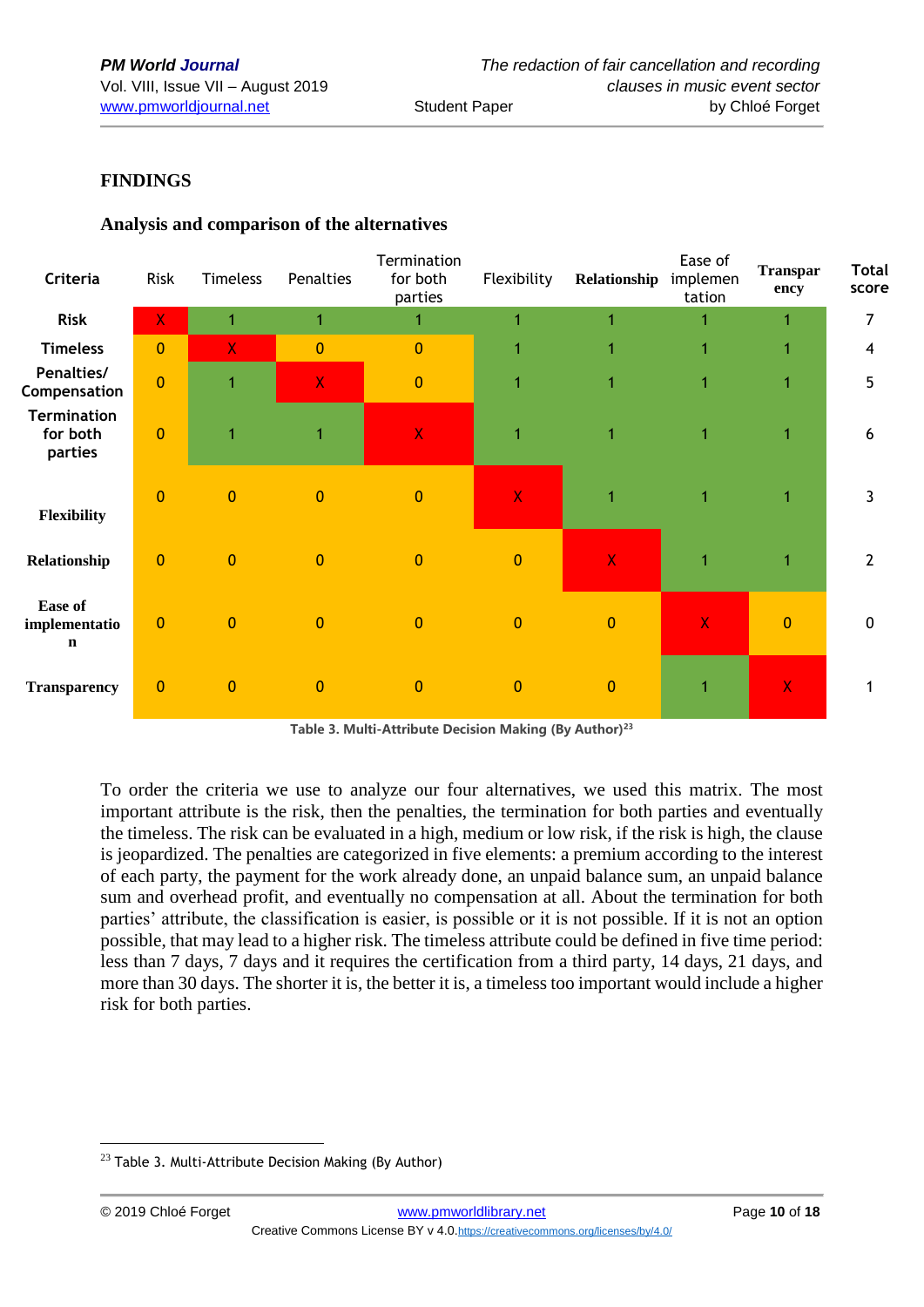| Impact on relationship              | Fair                                        | 3                         |
|-------------------------------------|---------------------------------------------|---------------------------|
|                                     | No impact                                   | $\overline{2}$            |
|                                     | <b>Negative</b>                             | 1                         |
| <b>Risk</b>                         | High                                        | $\overline{3}$            |
|                                     | Medium                                      | 2                         |
|                                     | Low                                         | 1                         |
| <b>Termination for both parties</b> | <b>YES</b>                                  | $\overline{3}$            |
|                                     | <b>NO</b>                                   | $\bf{0}$                  |
| <b>Compensation for damages</b>     | Premium according to                        | $\overline{3}$            |
|                                     | risk/interest of each parties               |                           |
|                                     | Paid for work done and other                | $\overline{2}$            |
|                                     | expenses                                    |                           |
|                                     | Unpaid balance sum should be<br>compensated | 1                         |
|                                     | Unpaid balance sum should be                | 1                         |
|                                     | compensated + reasonable and                |                           |
|                                     | overhead profit                             |                           |
|                                     | No compensation                             | 0                         |
| Flexibility                         | Flexible and encourage discussion           | $\overline{3}$            |
|                                     | between parties                             |                           |
|                                     | <b>Allow informal discussion</b>            | $\overline{2}$            |
|                                     | between parties                             |                           |
|                                     | Not flexible at all                         | 1                         |
| <b>Transparency</b>                 | Transparent and comprehensible              | $\overline{\overline{3}}$ |
|                                     | Comprehensible but not easy to              | $\overline{2}$            |
|                                     | transparency                                | 1                         |
| <b>Valid reasons</b>                | <b>Not transparent</b>                      | $\overline{3}$            |
|                                     | Very protective of intellectual<br>property |                           |
|                                     | Reproduce without agreement in              | $\overline{2}$            |
|                                     | the project context                         |                           |
|                                     | <b>Reproduction without agreement</b>       | 1                         |
|                                     | for commercial use out of the               |                           |
|                                     | project context                             |                           |
|                                     | No reproduction at all authorized           | $\overline{0}$            |
| <b>Timeliness</b>                   | 7 days                                      | 3                         |
|                                     | 7 days + certification from a 3rd           | $\overline{2}$            |
|                                     | party                                       |                           |
|                                     | 14 days                                     | 1                         |
|                                     | 21 days                                     | 1                         |
|                                     | More than 30 days                           | $\overline{0}$            |
| Ease of implementation              | Easy to implement tanks to the              | 3                         |
|                                     | clarity                                     |                           |
|                                     | Not easy to apply due to $3^{rd}$ arty      | $\overline{2}$            |
|                                     | Not easy due to law details/ lack           | 1                         |
|                                     | of definition                               |                           |

**Table 4. Scoring attributes (By authors) 24**

<u>.</u>

<sup>&</sup>lt;sup>24</sup> Table 4. Scoring attributes (By authors)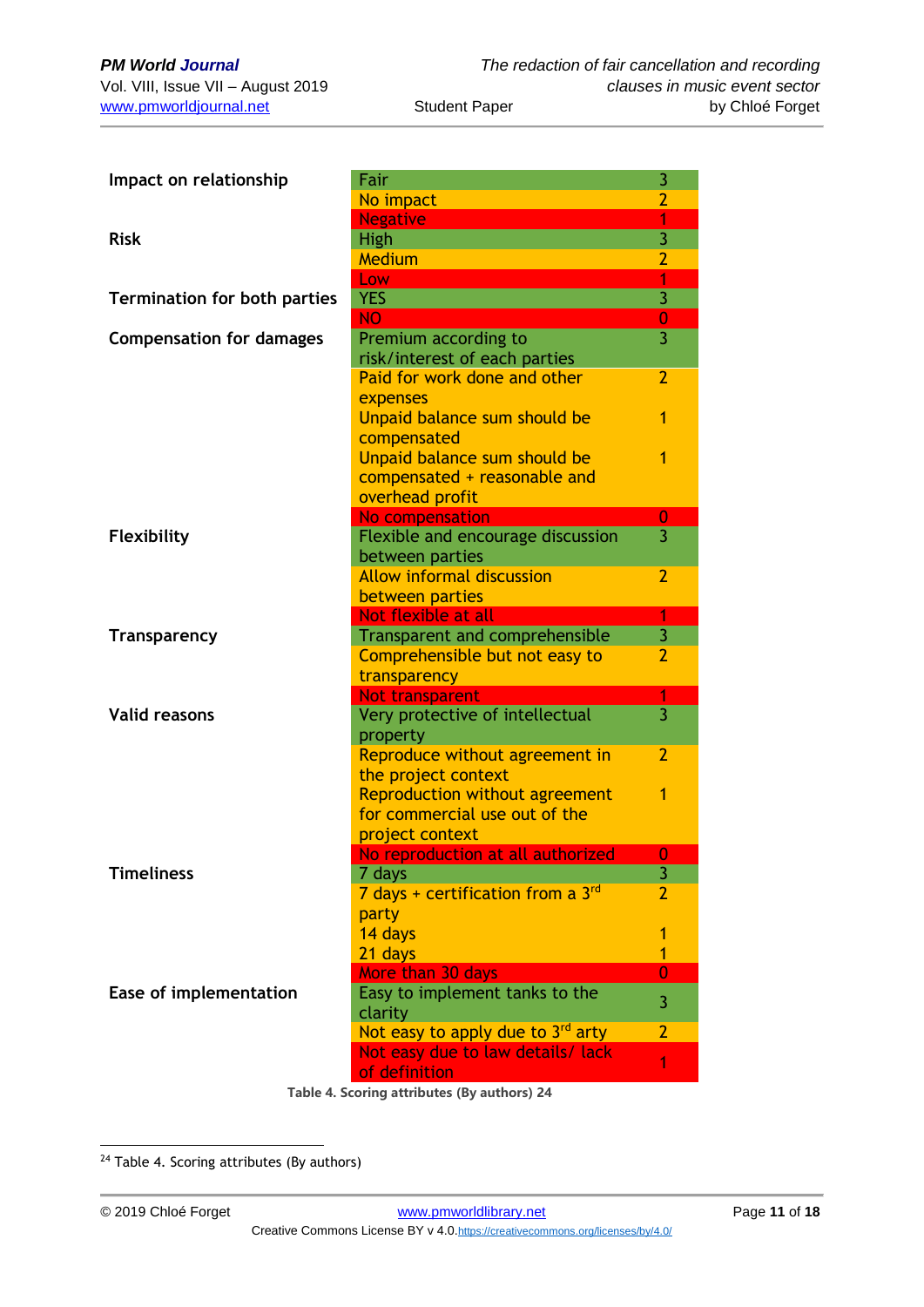The risk attribute measures the probability and the impact of one contract cancellation clause on the good realization of the project. Higher is the probability and the impact, higher is the risk. The risk attributes consider as the probability as the impact for calculating the level of risk. Timeliness measures the time that the clause includes to realize the termination of the contract and the time hoped for obtaining penalties/compensation. The penalties attribute allows us to estimate the penalties forecasted in each contract for this kind of case, high is the compensation and better it is. Eventually, the termination for both parties' attribute is important to consider also because it confirms us the possibility for both parties of the contract to end the contract by common consent.

| Cancellation clause <sup>25</sup> | <b>FIDIC</b>   | AIA            | Consensus      | <b>CSI</b>     | <b>EJCDC</b>   |
|-----------------------------------|----------------|----------------|----------------|----------------|----------------|
| Risk                              | $\overline{2}$ |                | 3              | $\overline{2}$ | 3              |
| Timeliness                        |                | $\overline{2}$ |                | $\overline{2}$ | 3              |
| Penalties                         |                |                | 3              | $\overline{2}$ | $\overline{2}$ |
| Termination for both<br>parties   | 3              | 3              | 3              | 3              |                |
| Flexibility                       | $\overline{2}$ |                | $\overline{2}$ |                | 3              |
| Relationship                      | 3              |                | 3              |                | 3              |
| Ease of implementation            |                | $\overline{2}$ | $\overline{2}$ | 3              | $\overline{2}$ |
| Transparency                      | 3              |                | $\overline{2}$ | 3              | 3              |
| <b>SUM</b>                        | 16             | 12             | 19             | 17             | 20             |

**Table 5. Relative Weighting Technique for cancellation clause (By authors)26**

These tables give us a clear view of the different options and about the importance of each criteria we can clearly see that the AIA and the FIDIC contract should be eliminated of the possible alternatives. The MADA analysis and the score rate indicate us that Consensus contract is the best alternative<sup>27</sup>.

We will use the same process for the recording clause.

<sup>&</sup>lt;u>.</u> <sup>25</sup> Paillart, S. (2018). The Complexity of Cancellation Clauses in Entertainment, PM World Journal, Volume VII, Issue VI – June. Paillart, S. (2018). The Complexity of Cancellation Clauses in Entertainment, PM World Journal, Volume VII, Issue VI – June. Available online at [https://pmworldjournal.net/wp](https://pmworldjournal.net/wp-content/uploads/2018/06/pmwj71-Jun2018-Paillart-complexity-of-cancellation-clauses-in-entertainment-student-paper.pdf)[content/uploads/2018/06/pmwj71-Jun2018-Paillart-complexity-of-cancellation-clauses-in-entertainment](https://pmworldjournal.net/wp-content/uploads/2018/06/pmwj71-Jun2018-Paillart-complexity-of-cancellation-clauses-in-entertainment-student-paper.pdf)[student-paper.pdf](https://pmworldjournal.net/wp-content/uploads/2018/06/pmwj71-Jun2018-Paillart-complexity-of-cancellation-clauses-in-entertainment-student-paper.pdf)

<sup>&</sup>lt;sup>26</sup> Table 5. Relative Weighting Technique for cancellation clause (By authors)

<sup>27</sup> Dewey Brumback, M. (2011, October 6). Copyright Protection under ConsensusDOCS and AIA–which is better? (Law note). Retrieved from<http://constructionlawnc.com/2011/10/06/copyright-formcontracts/>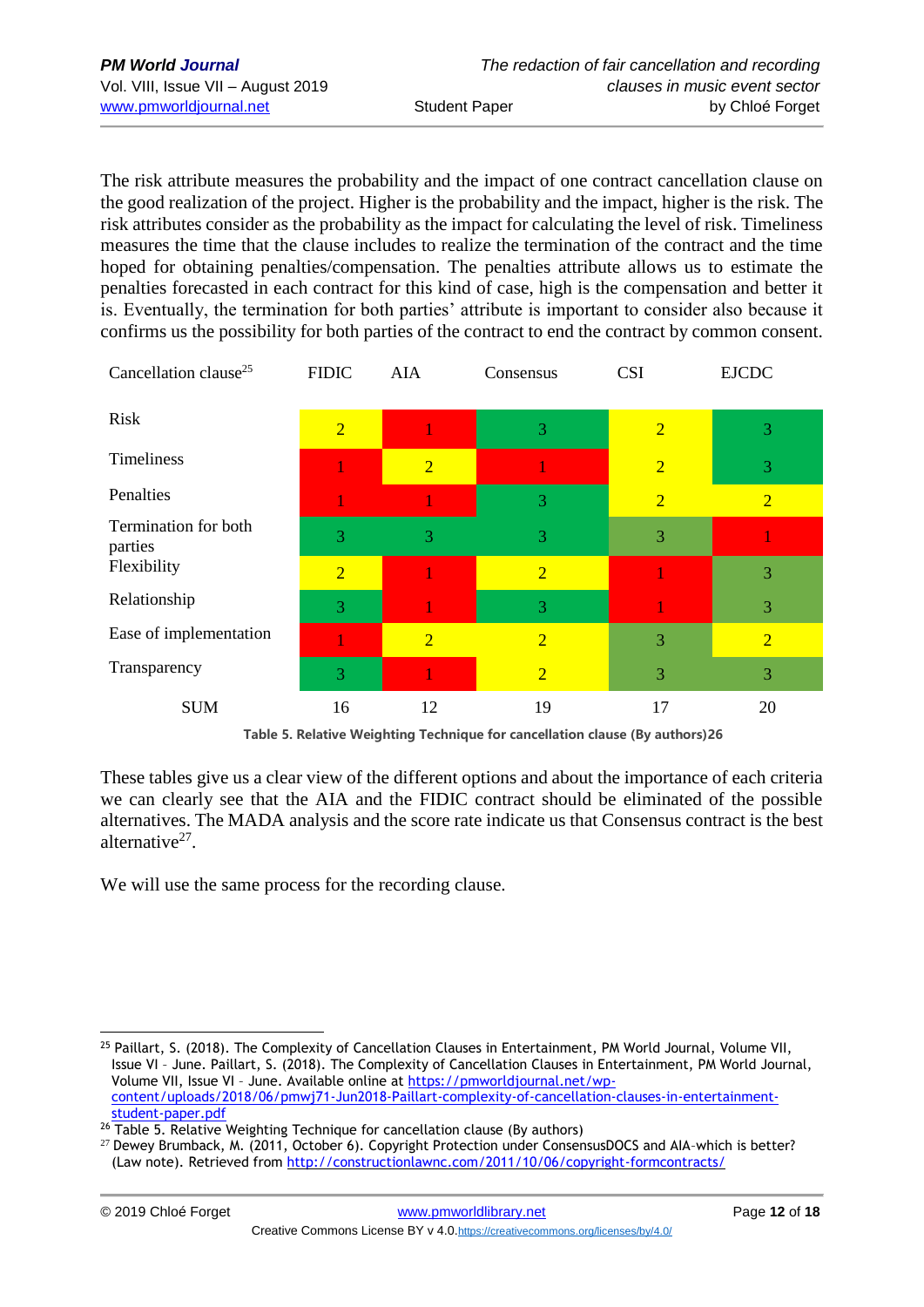| <b>Criteria</b>                  | <b>Total</b><br>score | <b>Normalized</b><br>weight $(A)$ | <b>FIDIC</b> | <b>AIA</b> | <b>CONSENSUS</b> | <b>CSI</b> | <b>EJCDC</b> |
|----------------------------------|-----------------------|-----------------------------------|--------------|------------|------------------|------------|--------------|
| <b>Risk</b>                      | 7                     | 0,26                              | 0.0409       | 0,019      | 0.032            | 0,032      | 0,039        |
| <b>Timeliness</b>                | 4                     | 0.15                              | 0,0078       | 0,021      | 0,009            | 0,019      | 0,022        |
| <b>Penalties</b>                 | 5                     | 0,19                              | 0,0292       | 0,013      | 0,012            | 0,023      | 0,019        |
| <b>Termination</b>               |                       |                                   |              |            |                  |            |              |
| for both                         | 6                     | 0,22                              | 0,0351       | 0,048      | 0,042            | 0,042      | 0,011        |
| parties                          |                       |                                   |              |            |                  |            |              |
| <b>Flexibility</b>               | $\overline{3}$        | 0,11                              | 0,0117       | 0,008      | 0,014            | 0,007      | 0,017        |
| <b>Relationship</b>              | $\overline{2}$        | 0,086                             | 0,00976      | 0,0045     | 0,04             | 0,01       | 0,01         |
| <b>Ease of</b><br>implementation | 0                     | 0                                 | 0            | 0          | 0                | 0          | 0            |
| <b>Transparency</b>              | $\mathbf{1}$          | 0.04                              | 0,0039       | 0.003      | 0.007            | 0.007      | 0,006        |
| <b>SUM</b>                       | 28                    | 1                                 | 0,13836      | 0,1165     | 0,116            | 0,14       | 0,124        |

**Table 6. Compensatory Model Technique 2: Additive Weighting Technique (By author)<sup>28</sup>**

| Criteria                             | <b>Risk</b>    | Timeless       | Penaltie<br>s  | Terminatio<br>n for both<br>parties | Flexibilit<br>у | Relationship | Ease of<br>impleme<br>ntation | Transparency   | Total<br>score |
|--------------------------------------|----------------|----------------|----------------|-------------------------------------|-----------------|--------------|-------------------------------|----------------|----------------|
| <b>Risk</b>                          | x              |                |                |                                     |                 |              |                               |                | 7              |
| <b>Timeless</b>                      | $\overline{0}$ | x              | $\mathbf{0}$   | $\overline{0}$                      |                 |              |                               |                | 4              |
| Penalties/<br>Compensatio<br>n       | $\overline{0}$ |                | $\pmb{\chi}$   | $\overline{0}$                      |                 |              |                               |                | 5              |
| Valid<br>reasons                     | $\overline{0}$ |                |                | x                                   |                 |              |                               |                | 6              |
| <b>Flexibility</b>                   | $\overline{0}$ | $\overline{0}$ | $\overline{0}$ | $\overline{0}$                      | X.              |              |                               |                | 3              |
| Relationship                         | $\mathbf{0}$   | $\mathbf{0}$   | $\overline{0}$ | $\overline{0}$                      | $\overline{0}$  | $\mathbf{x}$ |                               |                | $\overline{2}$ |
| <b>Ease of</b><br>implementati<br>on | $\overline{0}$ | $\mathbf{0}$   | $\Omega$       | $\overline{0}$                      | $\overline{0}$  | $\mathbf{0}$ | $\mathbf{x}$                  | $\overline{0}$ | $\Omega$       |
| <b>Transparency</b>                  | $\overline{0}$ | $\mathbf{0}$   | $\mathbf{0}$   | $\overline{0}$                      | $\mathbf{0}$    | $\mathbf{0}$ |                               | x              | 1              |

**Table 7. Relative Weighting Technique for recording clause (By authors)<sup>29</sup>**

To order the importance of the criteria we use to analyze our four alternatives, we used this matrix. The most important attribute is the risk, then the penalties, and eventually the valid reason for recording. The risk can be evaluated in a high, medium or low risk, if the risk is high, the clause is jeopardized. The penalties are categorized in four elements<sup>30</sup>: a compensation for all the potential damages, a compensation for damages done, a compensation for damages done with the

<sup>1</sup> <sup>28</sup> Table 6. Relative Weighting Technique for recording clause (By authors)

 $29$  Table 7. Relative Weighting Technique for recording clause (By authors)

<sup>30</sup> Holland, K. (2002, November). Copyright Infringement of Design Documents | Expert Commentary | IRMI.com. Retrieved from<https://www.irmi.com/articles/expert-commentary/copyright-infringement-of-design-documents>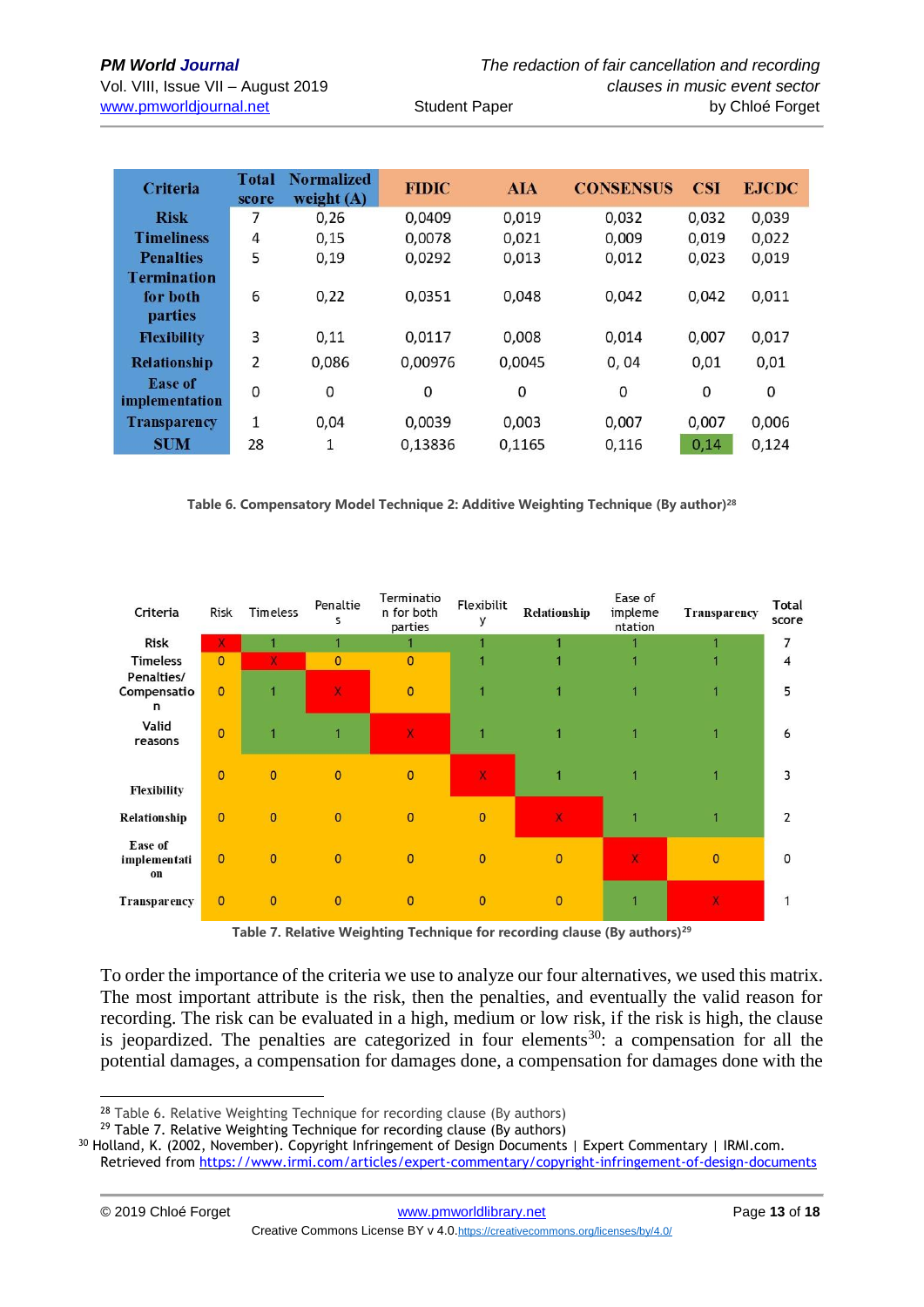approval of a 3rd party, and eventually no compensation at all. The last attribute, the valid reasons for recording without agreements, could be defined by the use made of the recording elements: authorization to reproduce with an agreement of the artist, reproduce without agreement in the project context, reproduction without agreement for commercial use out of the project context and eventually no reproduction at all authorized.

As for cancellation clause, the risk attribute measures the probability and the impact of one contract cancellation clause on the good realization of the project. Lower is the probability and the impact, lower is the risk. The risk attributes consider as the probability as the impact for calculating the level of risk. Valid reasons define the justification used by the party to record and the relevance of the impact that could have on the parties. Indeed, if the clause authorizes one of the parties to record the artists without agreements and to reproduce it for an external use of the project, the impact will be higher for the artist. Eventually, and as in the cancellation clause, the penalties attribute allows us to estimate the penalties forecasted in each contract for this kind of case, high is the compensation and better it is. If the compensation will be high and give without the need of an external judge, the grade of the attribute will be higher.

| Recording<br>clause       | CONSENSUS AIA  |                | <b>FIDIC</b>   | <b>CSI</b>     | <b>EJCDC</b> |  |
|---------------------------|----------------|----------------|----------------|----------------|--------------|--|
| Risk                      |                | 3              | $\overline{2}$ | $\overline{2}$ | 3            |  |
| Penalties                 |                | $\overline{2}$ | 3              | 3              | 3            |  |
| Valid reasons             |                | 3              | $\overline{2}$ | 3              | 3            |  |
| Flexibility               | $\overline{2}$ |                | $\overline{2}$ | $\overline{2}$ | 3            |  |
| Relationship              | 3              |                | 3              |                | 3            |  |
| Ease of<br>implementation | 3              | $\overline{2}$ |                | 3              |              |  |
| <b>Transparency</b>       | 3              |                | $\overline{2}$ | $\overline{2}$ |              |  |
| <b>SUM</b>                | 14             | 13             | 15             | 16             | 17           |  |

**Table 8. Relative Weighting Technique for cancellation clause (By authors)<sup>31</sup>**

<u>.</u> <sup>31</sup> Table 8. Relative Weighting Technique for cancellation clause (By authors)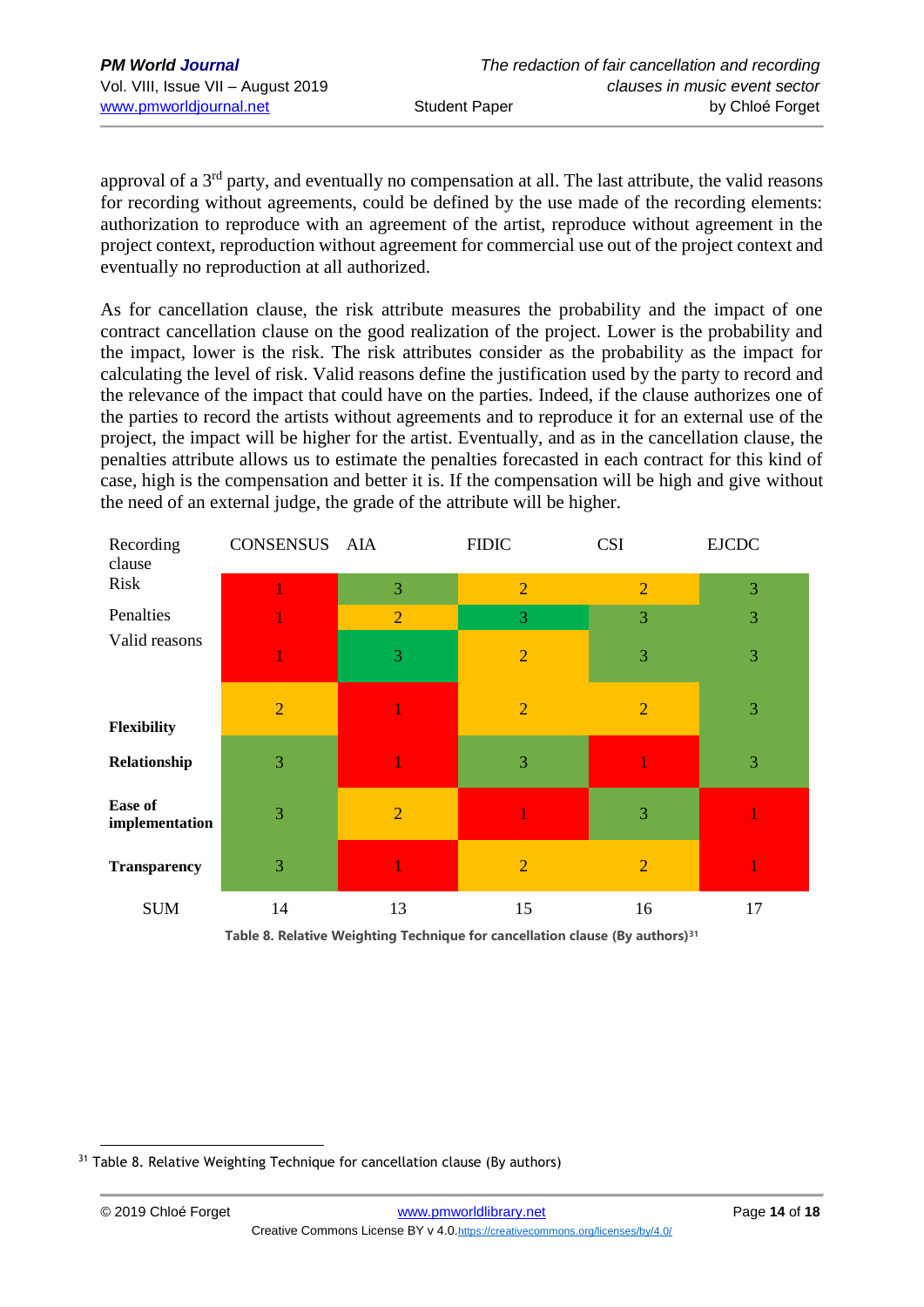| <b>Criteria</b>                  | <b>Total</b><br>score | <b>Normalized</b><br>weight $(A)$ | <b>CONSENSUS</b> | <b>AIA</b> | <b>FIDIC</b> | <b>CSI</b> | <b>EJCDC</b> |
|----------------------------------|-----------------------|-----------------------------------|------------------|------------|--------------|------------|--------------|
| <b>Risk</b>                      | 7                     | 0,304                             | 0,022            | 0,07       | 0,041        | 0,041      | 0,057        |
| <b>Penalties</b>                 | 5                     | 0,217                             | 0,016            | 0,033      | 0,043        | 0,043      | 0,041        |
| <b>Valid reasons</b>             | 6                     | 0,261                             | 0,019            | 0,060      | 0,035        | 0,049      | 0,046        |
| <b>Flexibility</b>               | 3                     | 0,130                             | 0,019            | 0,010      | 0,017        | 0,017      | 0,024        |
| <b>Relationship</b>              | 2                     | 0,086                             | 0,012            | 0,05       | 0,024        | 0,04       | 0,045        |
| <b>Ease of</b><br>implementation | 0                     | $\mathbf 0$                       | 0                | 0          | 0            | 0          | $\mathbf 0$  |
| <b>Transparency</b>              | 1                     | 0,043                             | 0,009            | 0,003      | 0,005        | 0,006      | 0,003        |
| <b>SUM</b>                       | 24                    |                                   | 0,085            | 0,226      | 0,165        | 0,196      | 0,216        |

**Table 9. Relative Weighting Technique for cancellation clause (By authors)<sup>32</sup>**

#### **Selection of the preferred alternative**

Thanks to these tables and our analysis, we observed that we obtained different results for the cancellation clause and the recording clause.

For cancellation clause we can clearly eliminate EJCDC that have a higher risk than the other types of contracts, FIDIC and CSI. As we mentioned before, the most important criteria in our selection of alternative is about the risk for both parties. The EJCDC contract has a high-risk rate, so we should eliminate this alternative. The CSI has a low risk rate and is a better option, so between the three options, we would prefer to use CSI because he offers termination by common consent for both parties and offers a better path for compensation damages.

For recording clause, we will primarily eliminate the CONSENSUS<sup>33</sup> contract due to its high-risk rate, the most important attribute, its low level of compensation for damages and the risk for recording justification. As we mentioned in our comparative analysis, the most important criteria for recording clause is risk, following by penalties and then valid reasons. According to this order, AIA, seems to be the best alternative thanks to its high score for the two most important criteria, the risk and the penalties, and an acceptable for the last criteria, the valid reason. The three other alternatives EJCDC, CSI and FDIC are still acceptable alternatives but not the best ones.

As a result, we can conclude that the best alternative for cancellation contract is FIDIC type and for recording clause the AIA type. But for both clauses, FIDIC remains an acceptable alternative, whereas, AIA is clearly eliminated of the possible alternatives for recording clause. Consequently, by considering both clauses, we prefer the CSI type of contract that allow a minimum risk for both parties, a fair system of compensation and that is respectful of both parties' intellectual properties.

1

<sup>&</sup>lt;sup>32</sup> Table 9. Relative Weighting Technique for cancellation clause (By authors)

<sup>33</sup> Holland, K. (2002, November). Copyright Infringement of Design Documents | Expert Commentary | IRMI.com. Retrieved from<https://www.irmi.com/articles/expert-commentary/copyright-infringement-of-design-documents>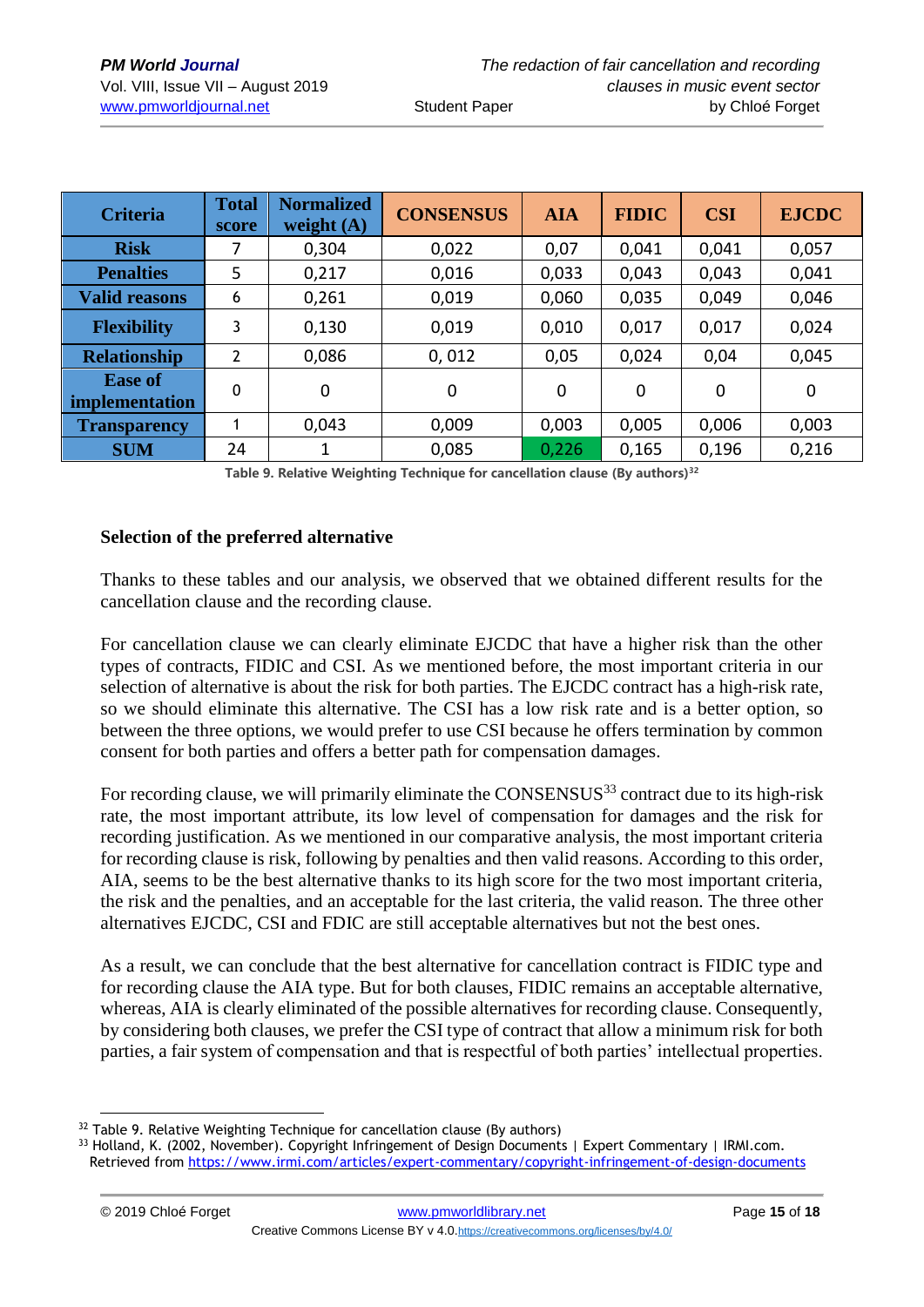## **CONCLUSIONS**

After completing a detailed analysis of both clauses and the four type of contracts, we can advise you to select the CSI contract for your next music event. This contract will ensure for you as organizer, and for the artist you contract, a fair partnership by: minimizing the risk of a cancellation or an unauthorized reproduction of the music event, forecasting fair penalties for you and the artist's party of the contract and in an acceptable time to deal with the compensation issue, only one week, allowing termination by common consent for your contract with the artist and by accepting the reproduction of the music event in your project context without the agreement of your artist.

Cancellation clause and recording clause are essential clauses to contract an artist for a music event. The high risk of the entertainment sector due to the uncertainty of the area and the temporal factor of the relationship between an organizer and an artist force you to adopt these two clauses in your contract with the artist to make that both will respect their compromise.

Consequently, we recommend you apply a cancellation clause and a recording clause as part of your contract with the artist you employ for the music event you prepare and to use the CSI type of contract to redact the two clauses in order to protect your interest and the interest of your partners for the music event.

#### **BIBLIOGRAPHY**

- 1. Three Contracts Every Music Producer Should Know. (2017, February 9). Retrieved from [https://www.digitalmusicnews.com/2015/07/30/three-contracts-that-every-music-producer](https://www.digitalmusicnews.com/2015/07/30/three-contracts-that-every-music-producer-should-know/)[should-know/](https://www.digitalmusicnews.com/2015/07/30/three-contracts-that-every-music-producer-should-know/)
- 2. Knab, C. (n.d.). A Sample Producer's Contract. Retrieved from <http://www.musicbizacademy.com/knab/articles/producercontract.htm>
- 3. Music Production Company and Producer Contract (9). (n.d.). Retrieved from <https://www.scribd.com/doc/34983638/Music-Production-Company-and-Producer-Contract-9>
- 4. A Guide To Contracts For Producers I. (n.d.) Retrieved from <https://www.soundonsound.com/music-business/guide-contracts-producers>
- 5. Legal Contracts for Music Producers I Symphonic Distribution. (2018, September 21). Retrieved from<http://blog.symphonicdistribution.com/2017/06/legal-contracts-music-producers/>
- 6. McDonald, H. (2009, May 16). 8 Issues to Know and Address Before Sign a Music Producer Contract. Retrieved from [https://www.thebalancecareers.com/before-you-sign-a-music-producer](https://www.thebalancecareers.com/before-you-sign-a-music-producer-contract-2460647)[contract-2460647](https://www.thebalancecareers.com/before-you-sign-a-music-producer-contract-2460647)
- 7. Recording Contracts Explained (n.d.) Retrieved from [https://www.soundonsound.com/music](https://www.soundonsound.com/music-business/recording-contracts-explained)[business/recording-contracts-explained](https://www.soundonsound.com/music-business/recording-contracts-explained)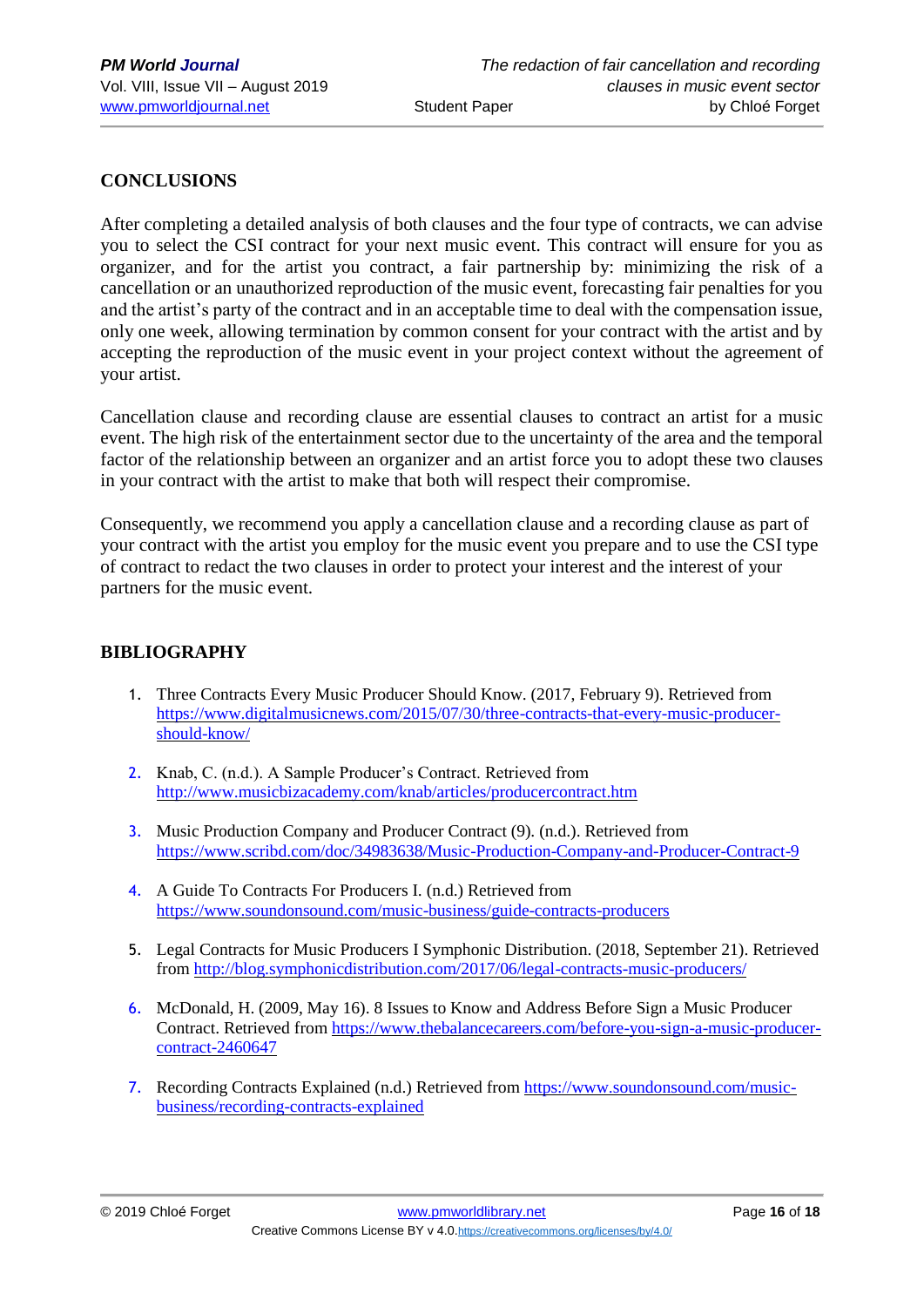- 8. the MU Contracts.  $(n.d.)$  Retrieved from <https://www.musiciansunion.org.uk/Home/Advice/Your-Career/Legal/Contracts>
- 9. Terms and Conditions I Entertainment Nation. (n.d.) Retrieved from [https://www.entertainment](https://www.entertainment-nation.co.uk/terms)[nation.co.uk/terms](https://www.entertainment-nation.co.uk/terms)
- 10. Contract Law for Events | eventjuice (2012, August 30). Retrieved from <http://eventjuice.co.uk/contract-law-for-events-part-1/>
- 11. Mallela J., & Sadasivam S. (2011, December). Work zone road user cost concepts and applications. Retrieved from <https://ops.fhwa.dot.gov/wz/resources/publications/fhwahop12005/fhwahop12005.pdf>
- 12. Sidebar, & NRLRC. (n.d.). WHAT TO DO IF AN OWNER OR GENERAL CONTRACTOR WANTS TO TERMINATE YOUR CONTRACT BEFORE YOU HAVE STARTED WORK OR WITHOUT ANY FAULT ON YOUR PART. Retrieved from [http://www.nrlrc.net/content/membersonly/sidebar/1210\\_sidebar\\_contract\\_termination.pdf](http://www.nrlrc.net/content/membersonly/sidebar/1210_sidebar_contract_termination.pdf)
- 13. Paillart, S. (2018). The Complexity of Cancellation Clauses in Entertainment, *PM World Journal*, Volume VII, Issue VI – June. Paillart, S. (2018). The Complexity of Cancellation Clauses in Entertainment, PM World Journal, Volume VII, Issue VI – June. Available online at [https://pmworldjournal.net/wp-content/uploads/2018/06/pmwj71-Jun2018-Paillart-complexity](https://pmworldjournal.net/wp-content/uploads/2018/06/pmwj71-Jun2018-Paillart-complexity-of-cancellation-clauses-in-entertainment-student-paper.pdf)[of-cancellation-clauses-in-entertainment-student-paper.pdf](https://pmworldjournal.net/wp-content/uploads/2018/06/pmwj71-Jun2018-Paillart-complexity-of-cancellation-clauses-in-entertainment-student-paper.pdf)
- 14. FIDIC. (n.d.). Copyright | International Federation of Consulting Engineers. Retrieved from <http://fidic.org/node/767>
- 15. Dewey Brumback, M. (2011, October 6). Copyright Protection under ConsensusDOCS and AIA–which is better? (Law note). Retrieved from <http://constructionlawnc.com/2011/10/06/copyright-formcontracts/>
- 16. Holland, K. (2002, November). Copyright Infringement of Design Documents | Expert Commentary | IRMI.com. Retrieved from [https://www.irmi.com/articles/expert](https://www.irmi.com/articles/expert-commentary/copyright-infringement-of-design-documents)[commentary/copyright-infringement-of-design-documents](https://www.irmi.com/articles/expert-commentary/copyright-infringement-of-design-documents)
- 17. Gillies, M. A., Heckman, R. H., & Perlberg, B. M. (n.d.). A Matrix of Selected Clauses in Three Standard Form Contracts. Retrieved from [https://www.consensusdocs.org/News/Download/5ff14be3-7c0a-4d86-88cf-](https://www.consensusdocs.org/News/Download/5ff14be3-7c0a-4d86-88cf-9fb100fa7798?name=Comparison-of-30-Clauses-in-ConsensusDOCS-and-AIA-Documents.pdf)[9fb100fa7798?name=Comparison-of-30-Clauses-in-ConsensusDOCS-and-AIA-Documents.pdf](https://www.consensusdocs.org/News/Download/5ff14be3-7c0a-4d86-88cf-9fb100fa7798?name=Comparison-of-30-Clauses-in-ConsensusDOCS-and-AIA-Documents.pdf)
- 18. Rocket Lawyer. (n.d.). Music Performance & Entertainment Contract Agreement Template | Rocket Lawyer. Retrieved from [https://www.rocketlawyer.com/document/musical-performance](https://www.rocketlawyer.com/document/musical-performance-contract.rl#/)[contract.rl#/](https://www.rocketlawyer.com/document/musical-performance-contract.rl#/)
- 19. Barnosky, A. (2013, March 19). How to (Legally) Break Free From Your Industry Contracts | Performer Mag. Retrieved from [http://performermag.com/band-management/contracts-law/how](http://performermag.com/band-management/contracts-law/how-to-legally-break-free-from-your-industry-contracts/)[to-legally-break-free-from-your-industry-contracts/](http://performermag.com/band-management/contracts-law/how-to-legally-break-free-from-your-industry-contracts/)
- 20. Contracts Solution Inc. (n.d.). Core values CSI. Retrieved from http://contractsolutionsinc.com/about-csi/